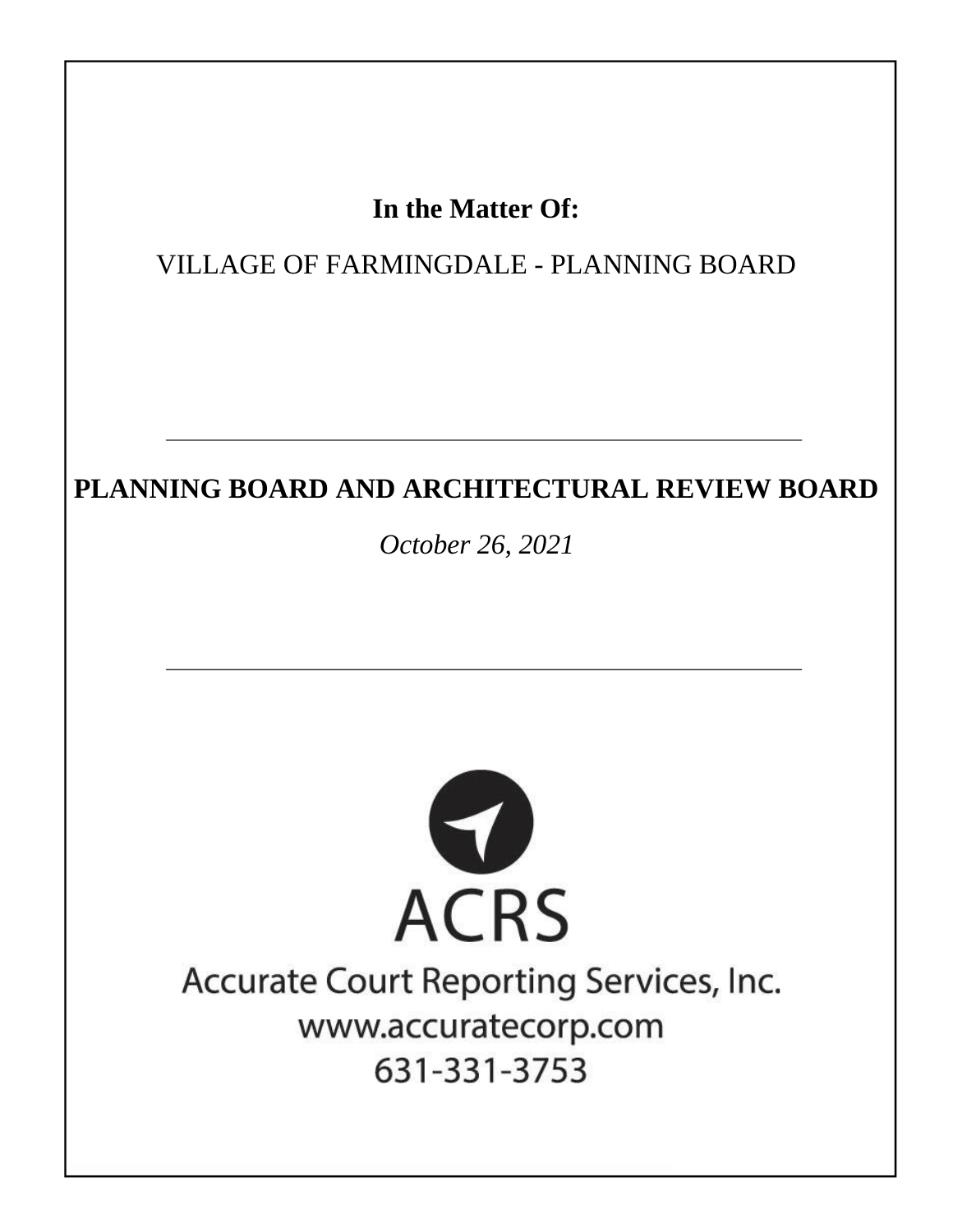| $\mathbf{2}$ |                                                                                              |
|--------------|----------------------------------------------------------------------------------------------|
| 3            |                                                                                              |
| 4            | INCORPORATED VILLAGE OF FARMINGDALE                                                          |
| 5            | PLANNING BOARD AND ARCHITECTURAL REVIEW BOARD                                                |
| 6            |                                                                                              |
| 7            | 361 Main Street                                                                              |
| 8            | Farmingdale, New York                                                                        |
| $\mathbf{9}$ |                                                                                              |
| 10           | October 26, 2021                                                                             |
| 11           | 7:00 p.m.                                                                                    |
| 12           |                                                                                              |
| 13           |                                                                                              |
| 14           |                                                                                              |
| 15           | RE: 115 Thomas Powell Boulevard                                                              |
| 16           | 330 Conklin Street                                                                           |
| 17           | 449 Main Street                                                                              |
| 18           | 439 Main Street                                                                              |
| 19           | 306 Main Street                                                                              |
| 20           |                                                                                              |
| 21           |                                                                                              |
| 22           |                                                                                              |
| 23           |                                                                                              |
| 24           |                                                                                              |
| 25           | ACCURATE COURT REPORTING SERVICE, INC.<br>info@accuratecorp.com 631-331-3753<br>866-388-2277 |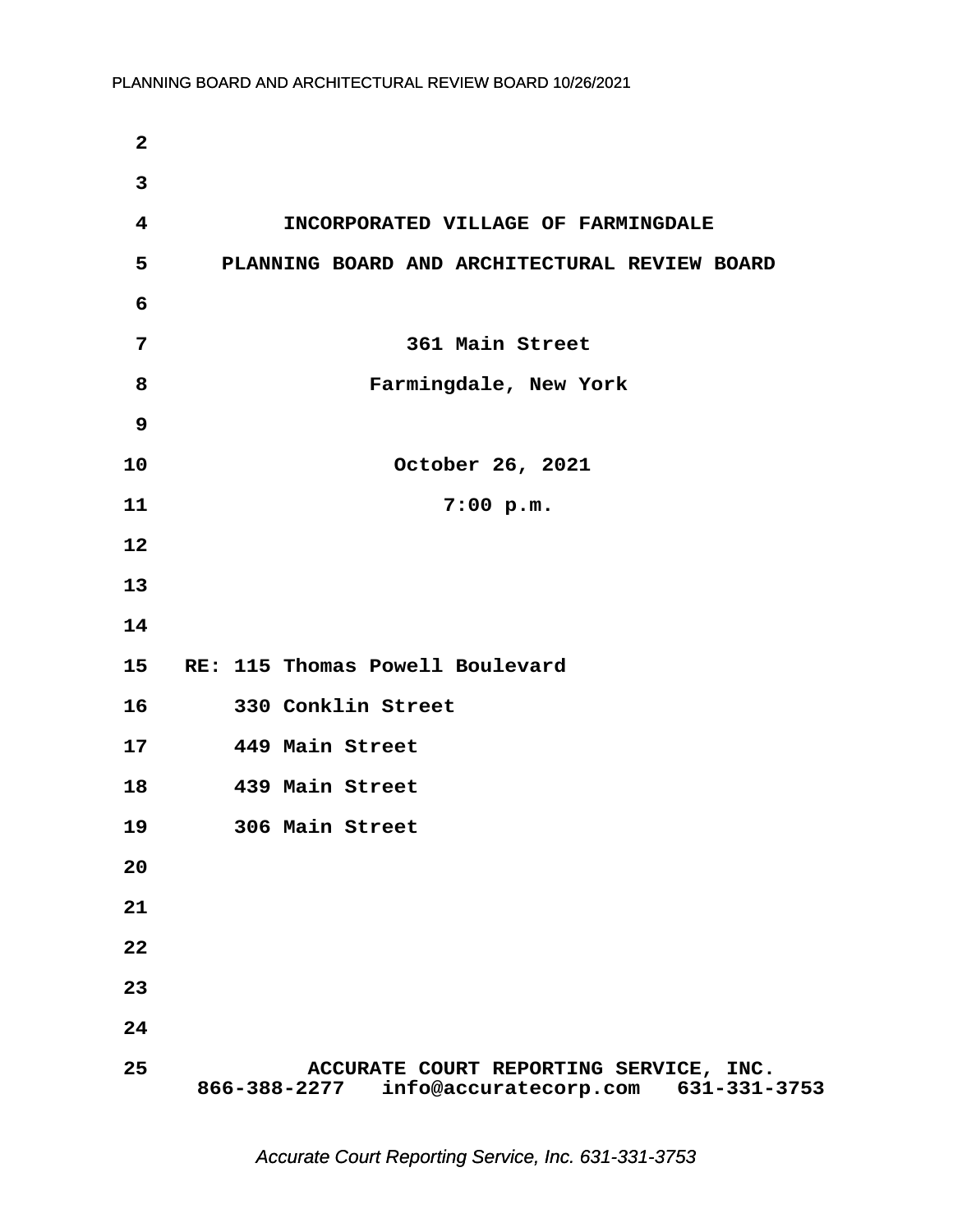- **·2· ·A P P E A R A N C E S :**
- **·3· ·CRAIG ROSASCO, Chairman**
- **·4· ·MICHAEL MANCHIN, Member**
- **·5· ·THOMAS RYAN, Member**
- **·6· ·STEVE FELLMAN, Superintendent of Buildings**
- **·7· ·A L S O· · P R E S E N T :**
- **·8· ·DIANA AND JOHN VANEGAS, 115 Thomas Powell Boulevard**
- **·9· ·ELYSSA KYLE, Vision Long Island,**

For 330 Conklin Street

10 **For 449 Main Street** 

For 439 Main Street

**11**

- 12 DAVID DAVIDSON, 330 Conklin Street
- 13 LASHANDA GRIFFIN, 449 Main Street
- **14**
- **15**
- **16**
- **17**
- **18**
- **19**
- **20**
- 
- **21**
- **22**
- **23**
- **24**
- **25**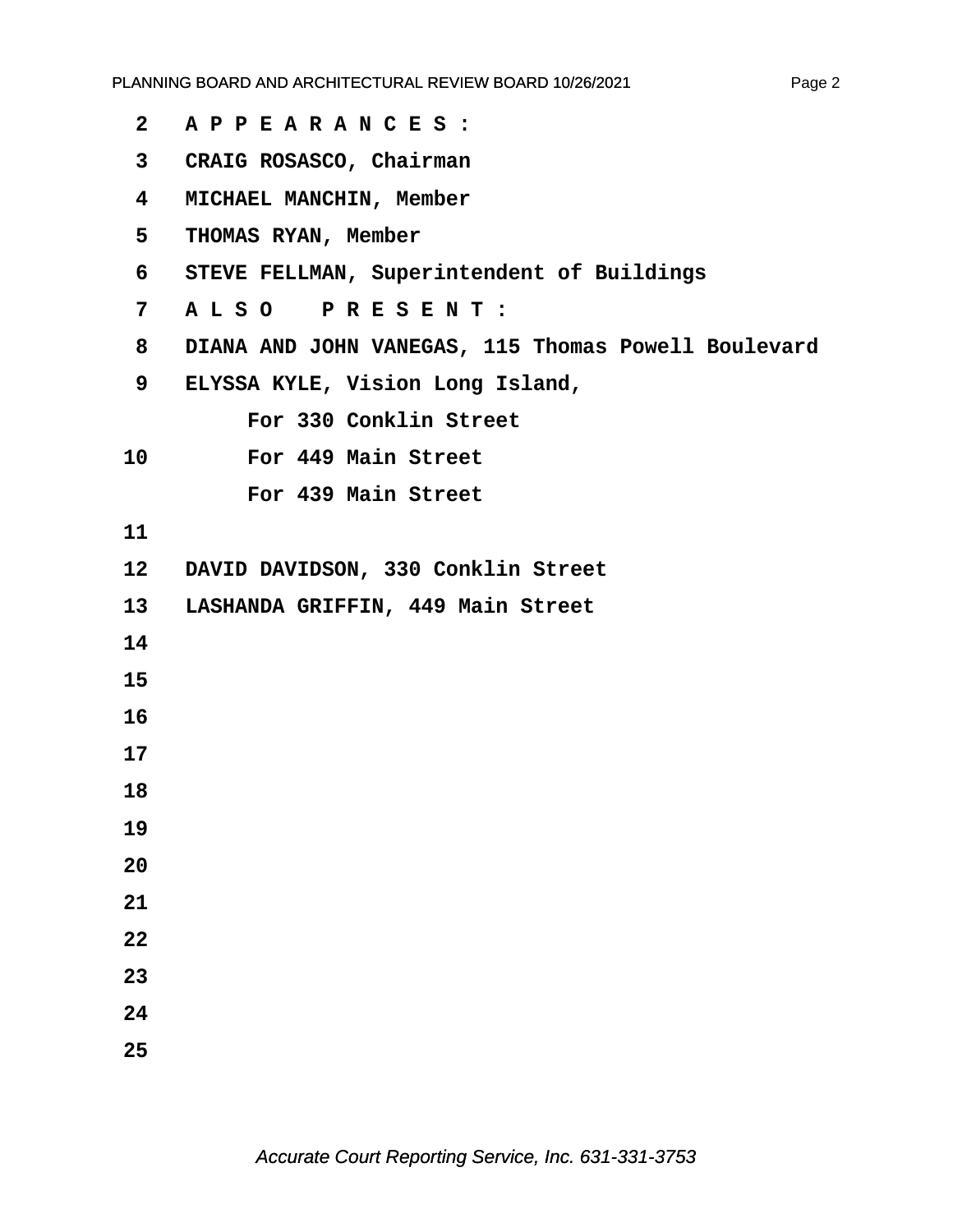| $\mathbf 1$  | PLANNING BOARD - 10-26-21                  |
|--------------|--------------------------------------------|
| $\mathbf{2}$ | CHAIRMAN ROSASCO: Welcome to the           |
| 3            | Village Planning Board and Architectural   |
| 4            | Review Board meeting for October 26, 2021. |
| 5            | To my right, is fellow member, Tom         |
| 6            | Ryan, and to my left, is Michael Manchin.  |
| 7            | I'm Craig Rosasco, the Chairman of the     |
| 8            | Planning Board.                            |
| 9            | We currently have five cases on the        |
| 10           | calendar. I'll try and consolidate them.   |
| 11           | I know Elyssa's got three of the five, so  |
| 12           | we'll -- I think the plan is we're going   |
| 13           | to go to the Vanegases. Their application  |
| 14           | has been bouncing around for a couple of   |
| 15           | hearings, so we'll put a bow on you guys   |
| 16           | and get you out of here quickly.           |
| 17           | Before we start off, though, we            |
| 18           | always start with the Pledge of            |
| 19           | Allegiance, so I'd ask everybody, if       |
| 20           | you're wearing a hat -- no one -- no hats  |
| 21           | -- we're good. Mike is going to take us    |
| 22           | through the Pledge of Allegiance.          |
| 23           | If everybody would please rise and         |
| 24           | face the flag.                             |
| 25           | (WHEREUPON, the assemblage                 |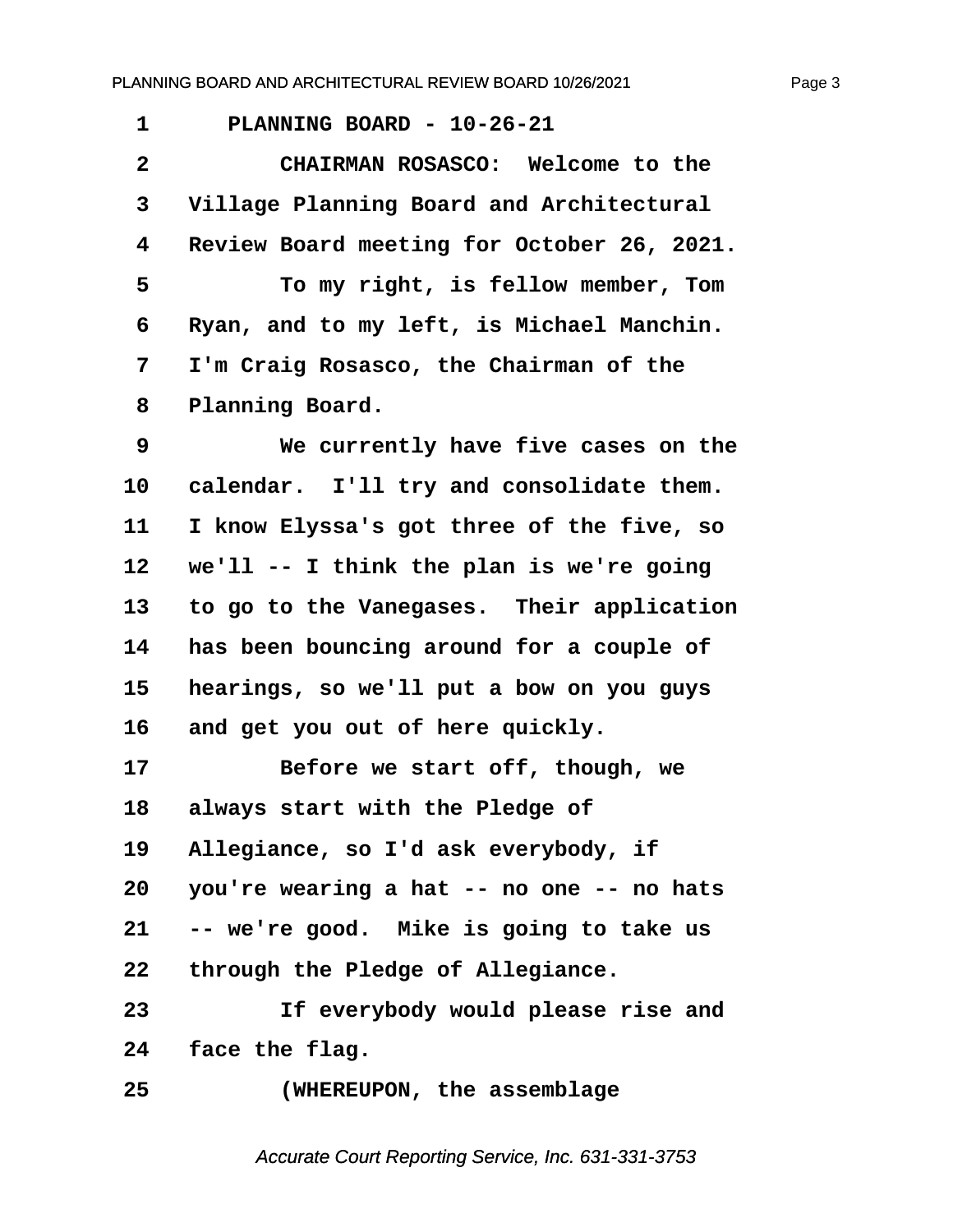<span id="page-4-0"></span>**·1· · · PLANNING BOARD - 10-26-21 ·2· ·recited the Pledge of Allegiance, after ·3· ·which the following transpired:) ·4· · · · · MR. MANCHIN:· If you could please ·5· ·stay standing for a moment of silence for ·6· ·all the U.S. troops, all the frontline ·7· ·responders, and all the people who gave ·8· ·their lives and sustained injuries to ·9· ·protect us and keep us safe. 10· · · · · (WHEREUPON, a moment of silence was** 11 observed by the assemblage, after which 12 the following transpired:) 13 MR. MANCHIN: God bless them. 14 Amen. 15 **• CHAIRMAN ROSASCO:** Thank you, 16 Michael. 17 **Back to tonight's agenda.** We are **18· ·going to start off with 115 Thomas Powell** 19 Boulevard. **20· · · · · If you're here presenting your 21· ·application, just kindly step up, stand 22· ·up, walk up, state your name and address 23· ·for the record, so this young woman can 24· ·record it, and you can present your** 25 application.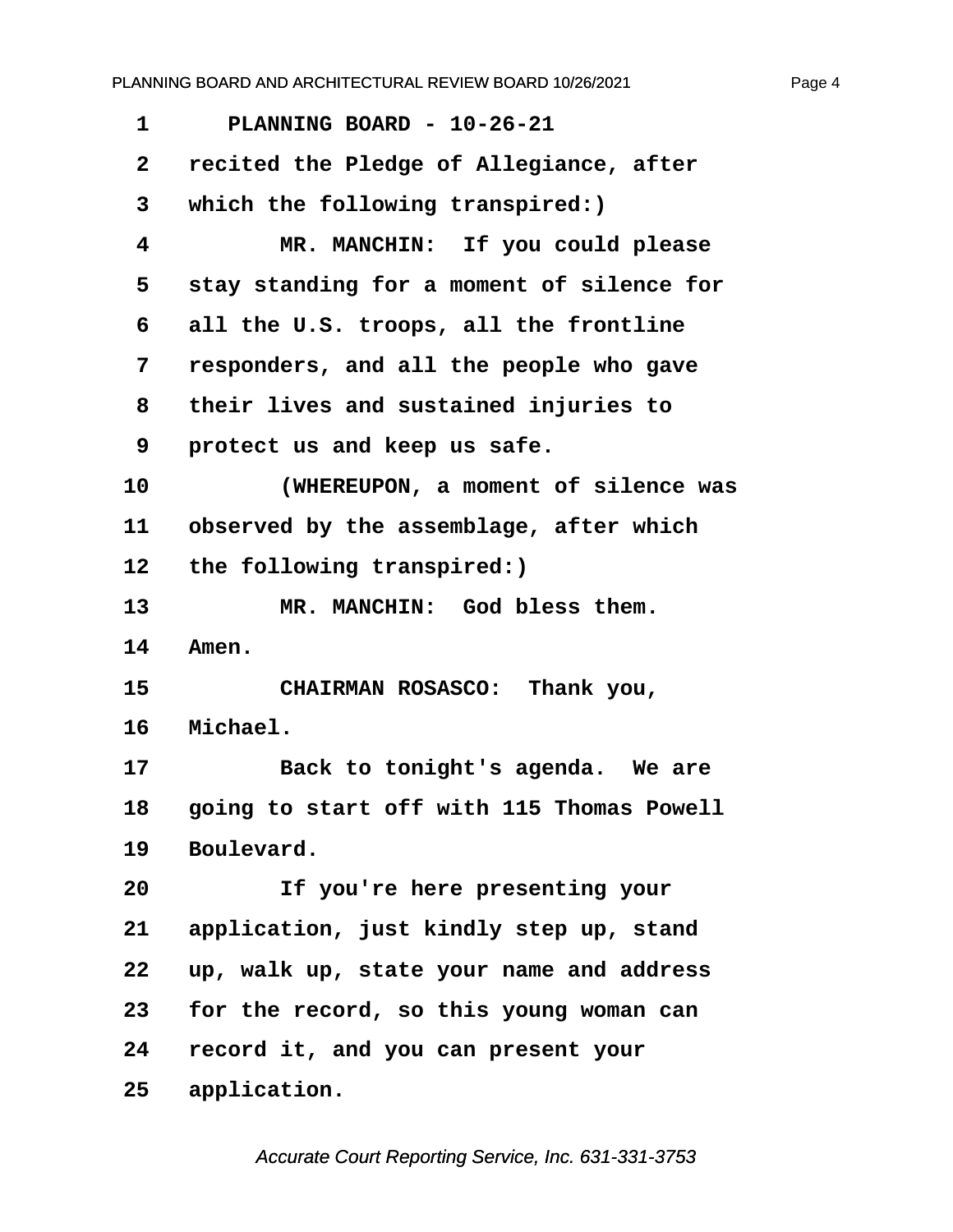<span id="page-5-0"></span>

| $\mathbf 1$  | PLANNING BOARD - 10-26-21                  |
|--------------|--------------------------------------------|
| $\mathbf{2}$ | MS. VANEGAS: Diana Vanegas and             |
| 3            | John Vanegas, 115 Thomas Powell Boulevard. |
| 4            | CHAIRMAN ROSASCO: Okay. Do you             |
| 5            | want to inform the Board as to what's been |
| 6            | done over at the property?                 |
| 7            | MR. VANEGAS: Well, we redid the            |
| 8            | sidewalk and redid the driveway.           |
| 9            | CHAIRMAN ROSASCO: Right. So we             |
| 10           | previously discussed this internally with  |
| 11           | the Board, and, as you know, there's       |
| 12           | supposed to be a water containment system  |
| 13           | with the property, and, typically, what    |
| 14           | they do is they like to pitch the water    |
| 15           | back towards your own property as opposed  |
| 16           | to away and dumping it on your neighbor.   |
| 17           | That being said, obviously, the            |
| 18           | project is already done. I did read        |
| 19           | through your letter, and you did admit     |
| 20           | that you pitched it away from the          |
| 21           | property, and it looks great. You also     |
| 22           | told us at the previous hearing -- when we |
| 23           | did not have a quorum -- that the neighbor |
| 24           | next door to you is very happy with the    |
| 25           | work and didn't have any problems.         |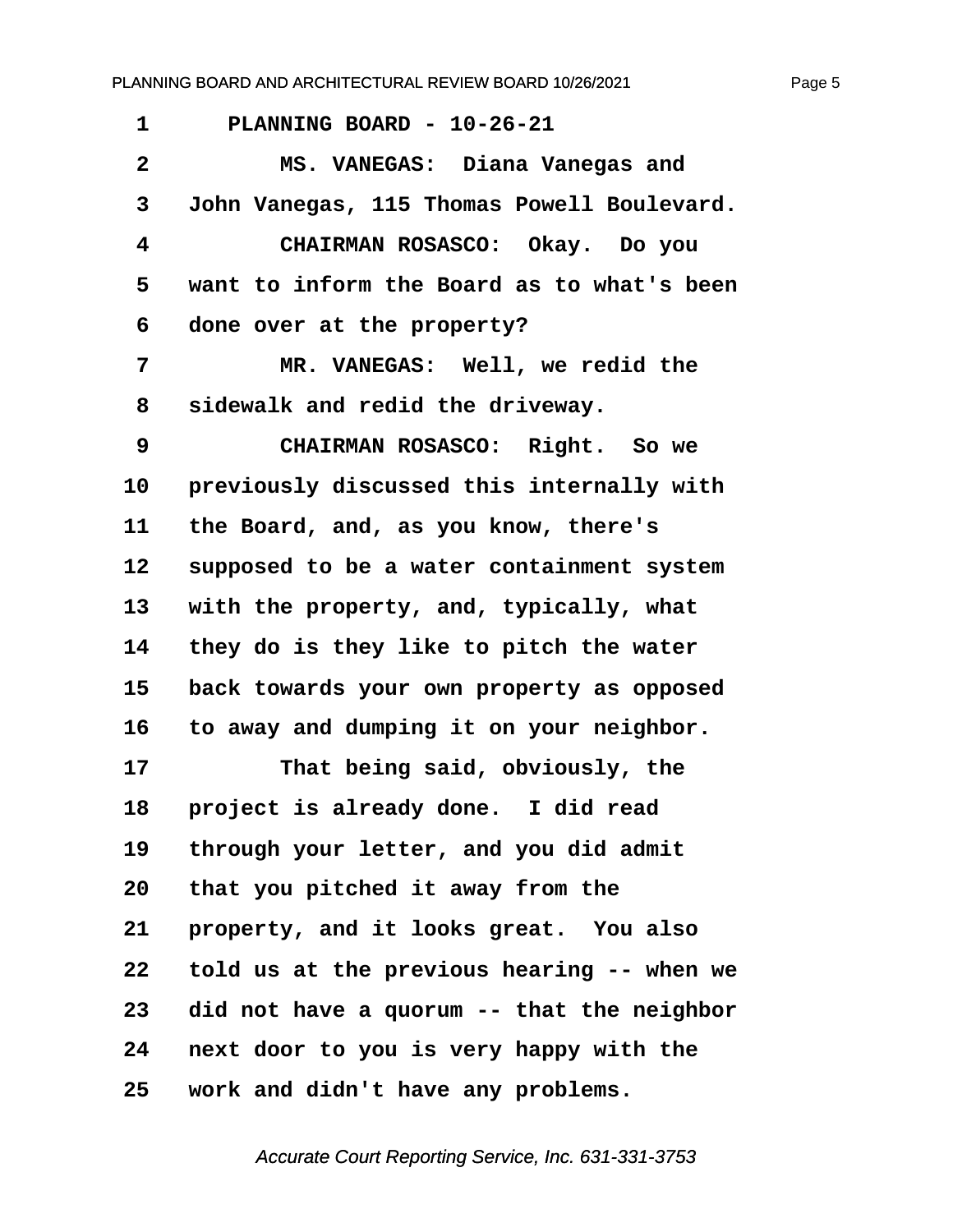<span id="page-6-0"></span>

| 1               | PLANNING BOARD - 10-26-21                  |
|-----------------|--------------------------------------------|
| $\mathbf{2}$    | MS. VANEGAS: Yeah, he actually             |
| 3               | asked for the guys. Recently.              |
| 4               | MR. RYAN: It looks good.                   |
| 5               | MS. VANEGAS: Thank you.                    |
| 6               | CHAIRMAN ROSASCO: Typically, what          |
| 7               | we would do with that type of square       |
| 8               | footage is either ask you to do a dry well |
| 9               | and/or pitch the water back to your own    |
| 10              | property.                                  |
| 11              | In this situation, it's already            |
| 12              | done, and I don't want you to have to redo |
| 13              | it. So what we've discussed in the past    |
| 14              | would be approve the application with the  |
| 15              | provision that should the neighbor to the  |
| 16              | west have any problem with the water       |
| 17 <sub>2</sub> | issues, they have the right to come down   |
| 18              | and contest this prior application.        |
| 19              | MS. VANEGAS: Okay.                         |
| 20              | CHAIRMAN ROSASCO: So if you're             |
| 21              | okay with that, that will be my            |
| 22              | recommendation to my fellow Board members. |
| 23              | Unless they have any additional            |
| 24              | questions?                                 |
| 25              | MR. RYAN: I would agree that would         |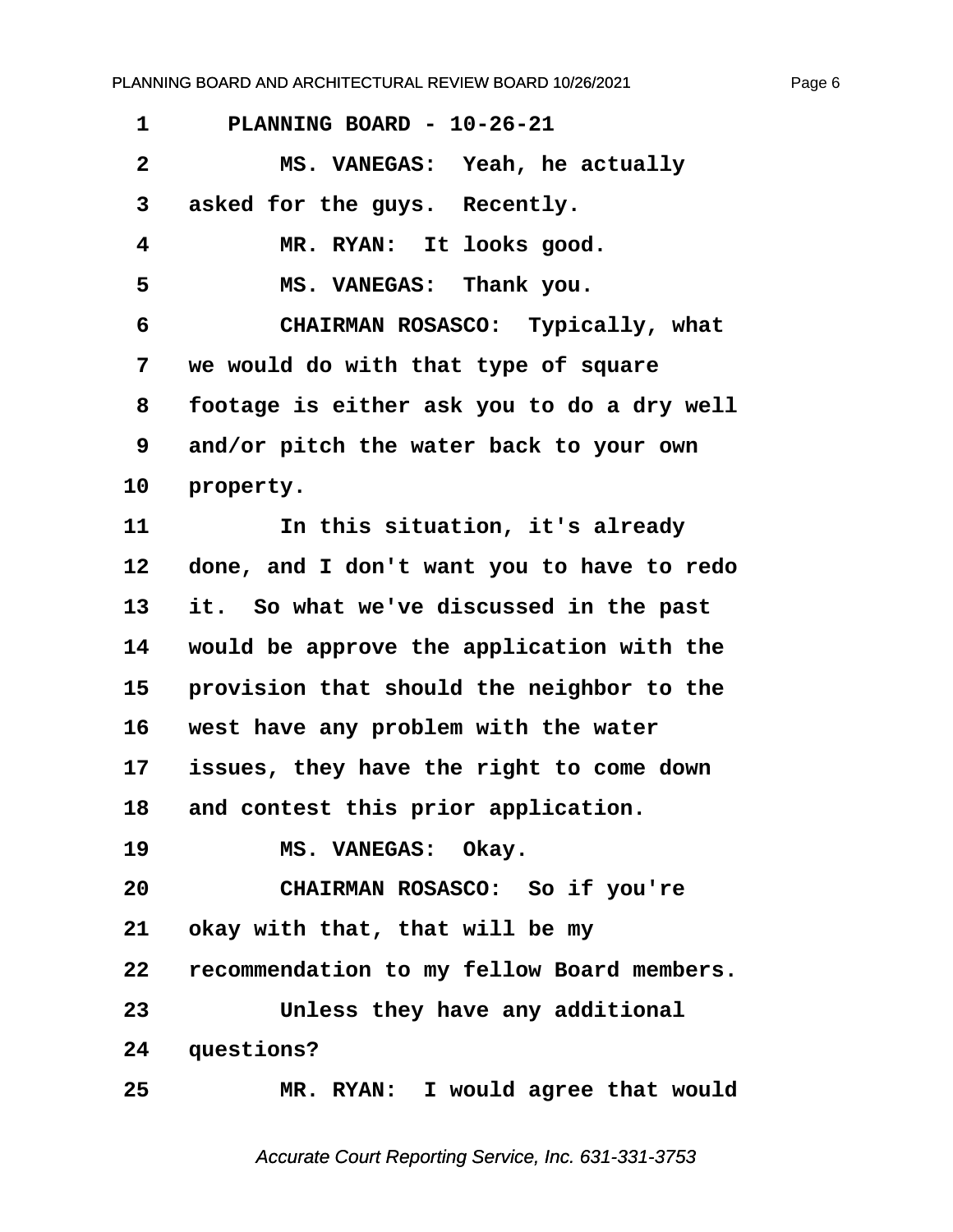<span id="page-7-0"></span>**·1· · · PLANNING BOARD - 10-26-21 ·2· ·be needed if that happens, but it sounds ·3· ·like your neighbor is happy with the ·4· ·ambiance, and it looks good.· I think it ·5· ·looks great as well. ·6· · · · · MS. VANEGAS:· Yes.· Thank you.** 7 **· · · · · MR. MANCHIN:** It's a good test **·8· ·tonight. ·9· · · · · MR. FELLMAN:· I was going to say** 10 tonight's a good test for it. **11· · · · · CHAIRMAN ROSASCO:· Take a walk** 12 tomorrow morning --13 **MS. VANEGAS:** We did it this 14 morning. It looks fine. The grass, 15 actually, goes pretty high, so it doesn't 16 really hit him. 17 MR. MANCHIN: It looks nice. Very 18 nice job. 19 **MS. VANEGAS:** Thank you. **20· · · · · CHAIRMAN ROSASCO:· I'm going to** 21 make a motion for the application for 115 **22· ·Thomas Powell Boulevard to be approved in 23· ·its entirety with the provision that 24· ·should there be some type of water or 25· ·stormwater management issue in the future,**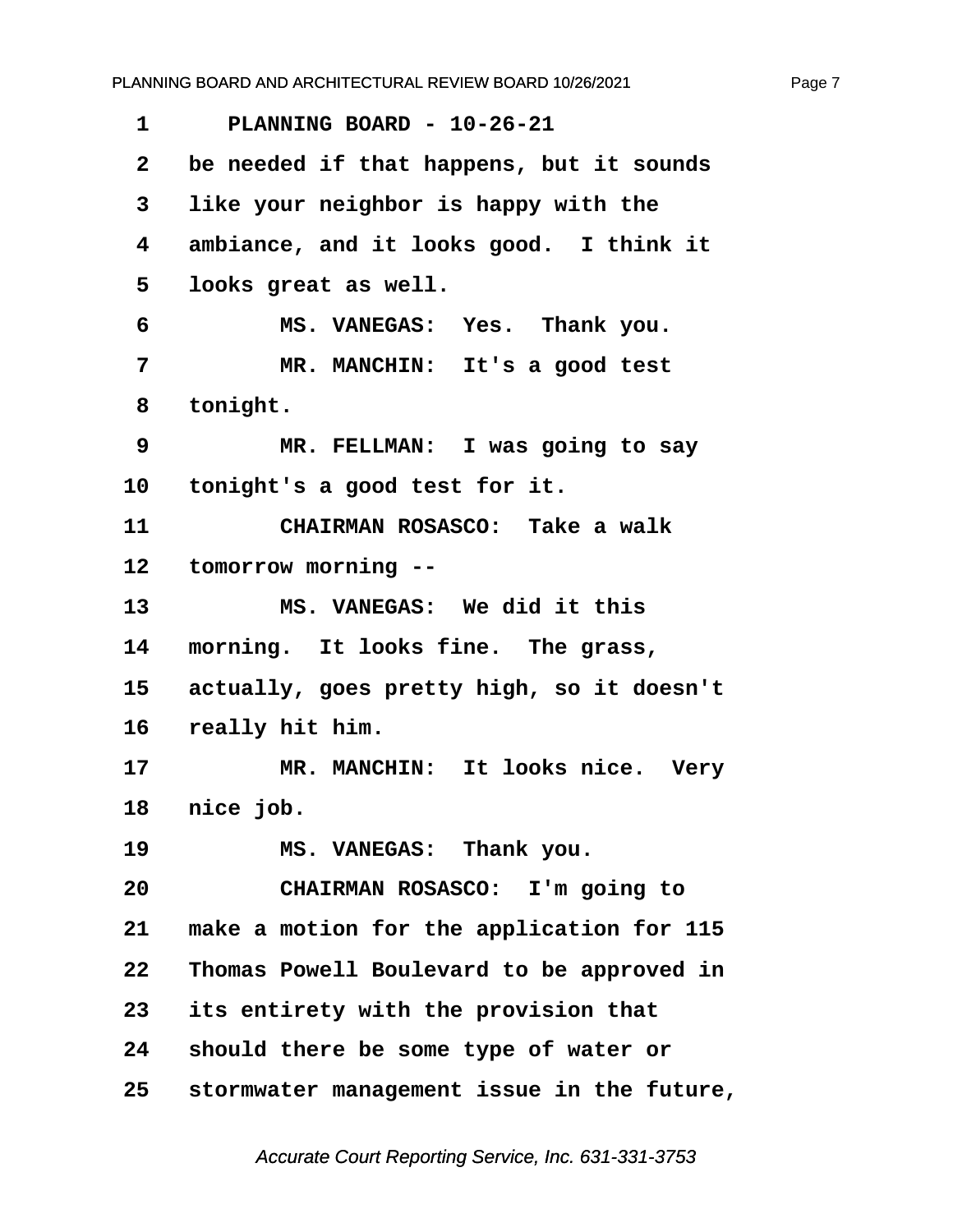<span id="page-8-0"></span>**·1· · · PLANNING BOARD - 10-26-21 ·2· ·your neighbor does have the right to come ·3· ·back down and re-address this application.** 4 **MS. VANEGAS: Okay. ·5· · · · · CHAIRMAN ROSASCO:· Do I have a ·6· ·second?** 7 **MR. RYAN:** I'll second with the 8 **caveat**. **·9· · · · · CHAIRMAN ROSASCO:· All those in** 10 **favor? 11· · · · · (WHEREUPON, there was a unanimous,** 12 affirmative vote of the Board members 13 **present.** Motion passed 3-0.) 14 **CHAIRMAN ROSASCO:** Good luck. It **15· ·looks nice.** 16 **MS. VANEGAS:** Thank you. 17 **• CHAIRMAN ROSASCO:** Have a nice 18 **night.** 19 MS. VANEGAS: Thank you. You too. 20 \* \* \* \* \* **21· · · · · CHAIRMAN ROSASCO:· It's my 22· ·understanding that Elyssa's here on 439 23· ·Main, 330 Conklin, and 449 Main Street. 24· · · · · I do see that we've got someone 25· ·here on 330 Conklin Street, and you're**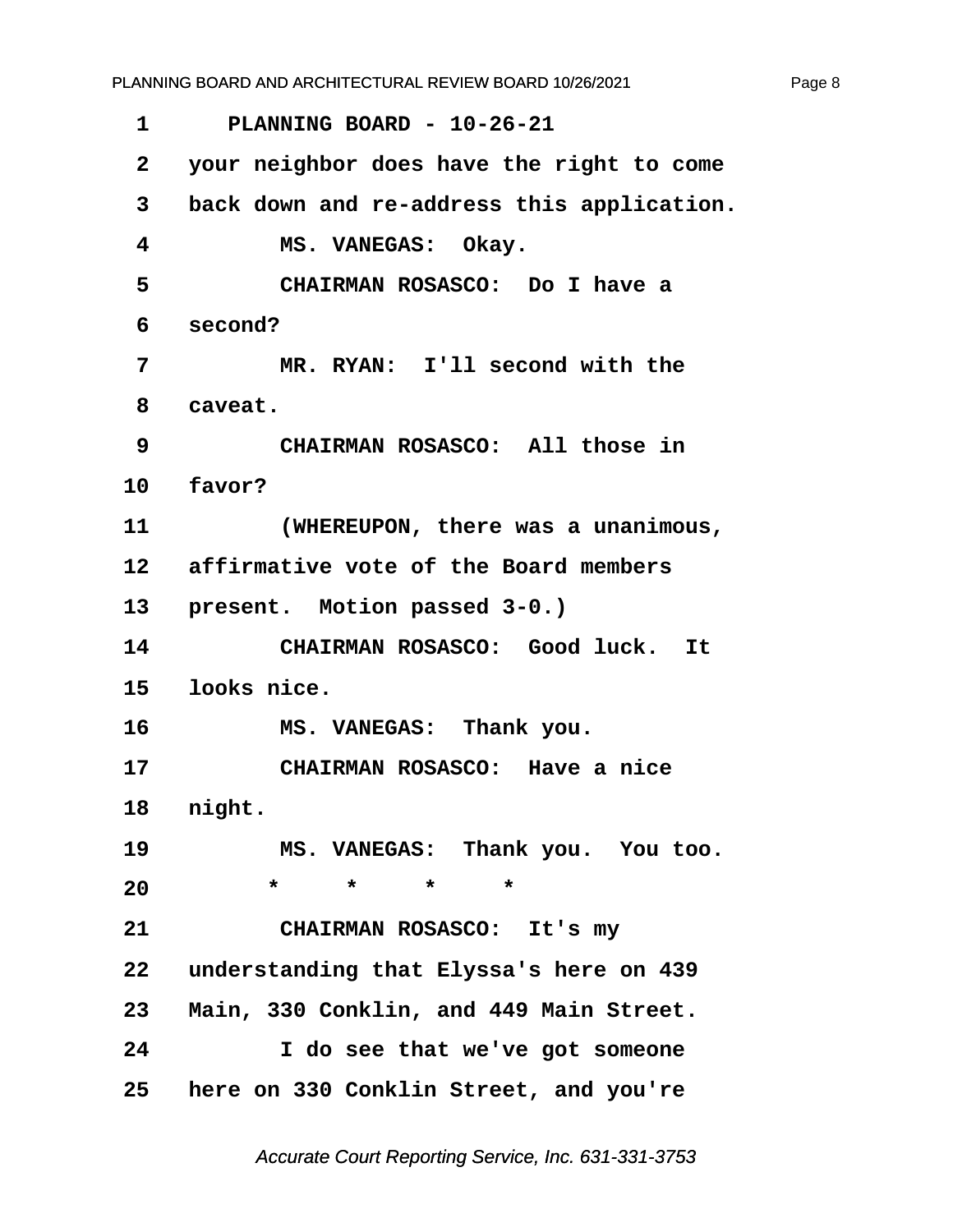<span id="page-9-0"></span>**·1· · · PLANNING BOARD - 10-26-21 ·2· ·here in regards to which application?** 3 AUDIENCE MEMBER: 449. **·4· · · · · CHAIRMAN ROSASCO:· 449.· So you've** 5 got two people here. **·6· · · · · Do you want to take them first, or ·7· ·do you want to do your no show? ·8· · · · · MS. KYLE:· I'll go in the order in ·9· ·which people came, I guess, for lack of** 10 any other reason. 11 **CHAIRMAN ROSASCO:** That's fine. 12 Whatever you want to do. **13· · · · · So first is going to be 330** 14 Conklin. **15· · · · · MS. KYLE:· Elyssa Kyle, Vision Long 16· ·Island, 24 Woodbine Avenue, Northport, New 17· ·York. 18· · · · · This application is for Davidson's** 19 Well Strung Guitars. They are moving into **20· ·the Gurwin building on Conklin, just a** 21 little bit west of Main Street. **22· · · · · The main entrance is, actually, in 23· ·the rear where the parking lot is, but we 24· ·will have a pin letter sign over -- 25· ·there's an entrance in the front, but the**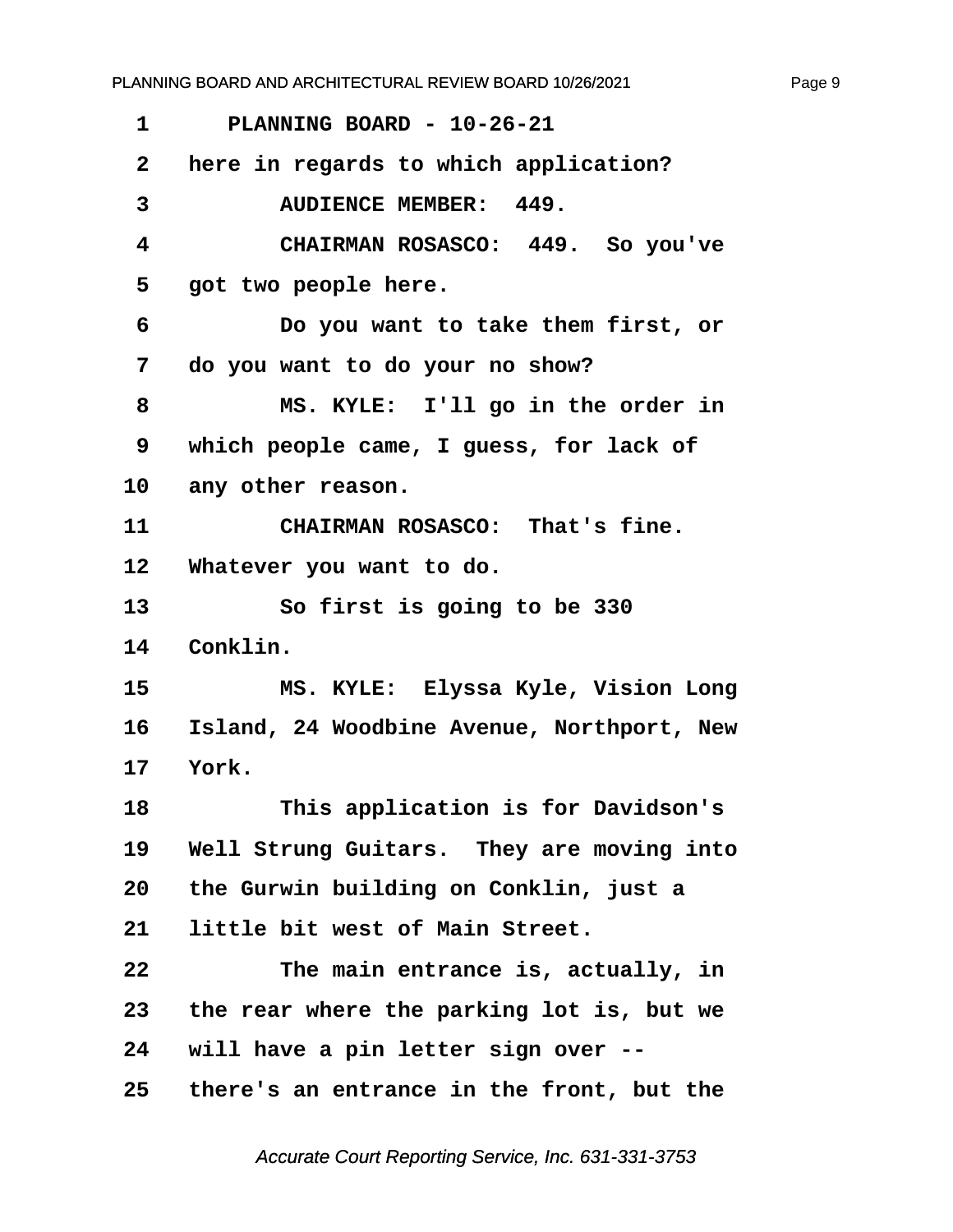<span id="page-10-0"></span>**·1· · · PLANNING BOARD - 10-26-21 ·2· ·primary entrance in the back will have a ·3· ·matching pin letter sign and a little ·4· ·awning to just provide a little shelter to ·5· ·those coming in from the parking lot and ·6· ·two goosenecks to illuminate it. ·7· · · · · Everything is black except for a ·8· ·little bit of red on the pin letters -- ·9· ·the words "well strung" -- but the rest of** 10 it's black, so it's pretty simple. It's 11 about four-foot by four-foot six, roughly, 12 and it's kind of an irregular shape, **13· ·but -- 14· · · · · CHAIRMAN ROSASCO:· On the 15· ·depiction, is there something up top on** 16 the "W" to the breakup? Is that red --17 MS. KYLE: Oh, yeah, there's a 18 little red accent there. I think it's **19· ·just part --** 20 MR. DAVIDSON: It's supposed to **21· ·look like the neck of the guitar. 22· · · · · CHAIRMAN ROSASCO:· Oh, I see.** 23 **MS. KYLE:** Oh, gotcha. **24· · · · · CHAIRMAN ROSASCO:· Okay.· Gotcha. 25· ·Do we know as to which color red -- you**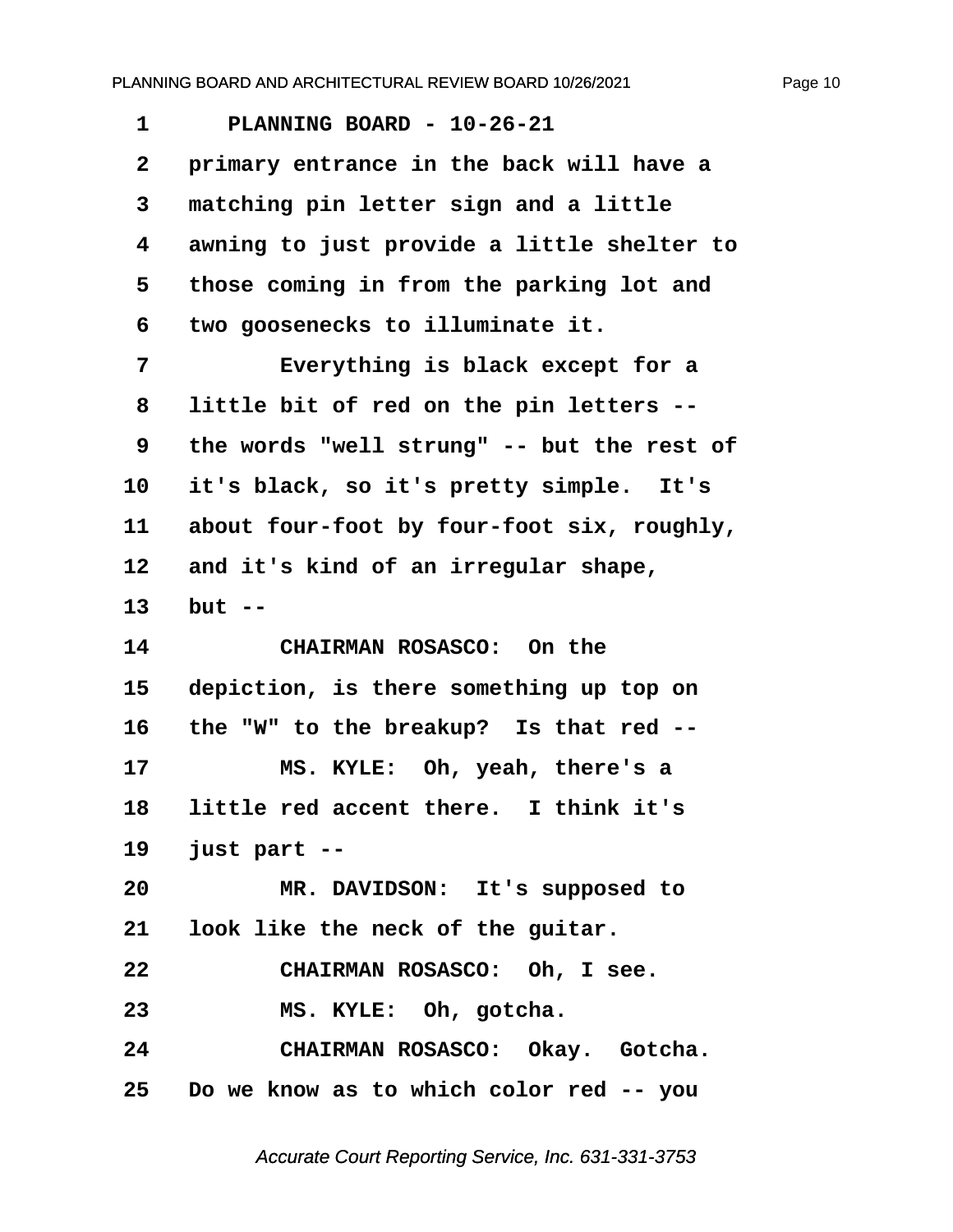<span id="page-11-0"></span>**·1· · · PLANNING BOARD - 10-26-21 ·2· ·know we're sensitive with red. ·3· · · · · MS. KYLE:· It's a little bit of a ·4· ·touchy subject around here (laughing). ·5· · · · · MR. FELLMAN:· It's been a red ·6· ·month.** 7 **\*\* \*\*\* \*\*\* \*\*\* \*\*\* \*\*\* \*\*\* \*\*\* \*\*\* \*\*\* \*\*\* \*\*\* \*\*\* \*\*\* \*\*\* \*\*\* \*\*\* \*\*\* \*\*\* \*\*\* \*\*\* \*\*\* \*\*\* \*\*\* \*\*\* \*\*\* \*\*\* \*\*\* \*\*\* \*\*\* \*\*\* \*\*\* \*\*\* \*\*\* \*\*\* \*\*\* \*\*\* ·8· ·red.· It's, I mean, it's lighter than ·9· ·maroon --** 10 **CHAIRMAN ROSASCO:** Obviously. 11 **MR. DAVIDSON:** (Continuing) -- but 12 it's not, like, shocking red. It's been 13 our logo since 1968. It's traveled with **14· ·us to four locations.** 15 **MS. KYLE:** Crimson, maybe? **16· · · · · (WHEREUPON, there was a sidebar 17· ·discussion held between Chairman Rosasco** 18 and Mr. Ryan.) 19 **CHAIRMAN ROSASCO:** Lights are going **20· ·to be the same color? 21· · · · · I guess those are black goosenecks? 22· · · · · MS. KYLE:· Black, yup.· Just keep** 23 it simple in the back. **24· · · · · CHAIRMAN ROSASCO:· All pin letters 25· ·all the way across?**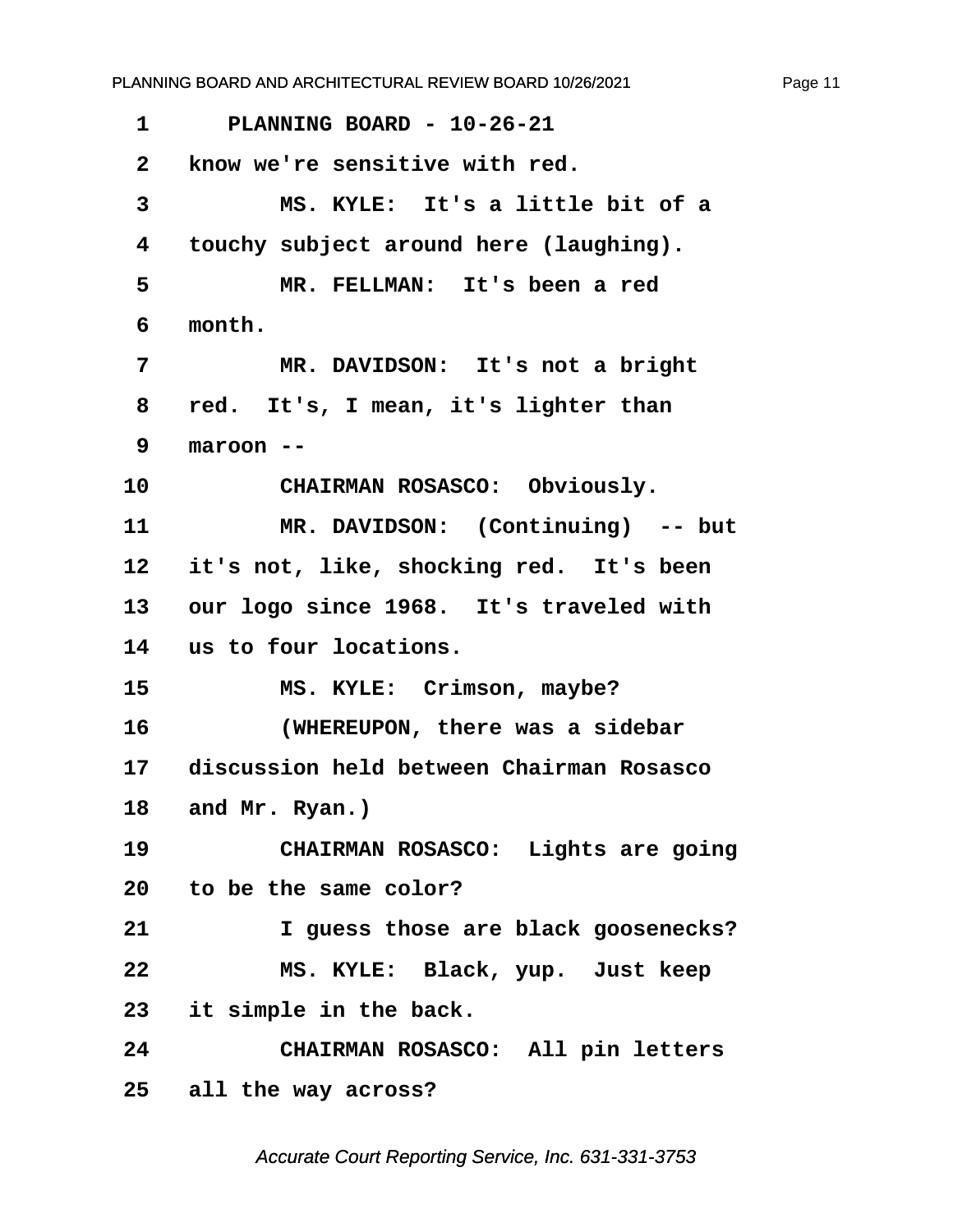<span id="page-12-0"></span>

| 1               | PLANNING BOARD - 10-26-21                 |
|-----------------|-------------------------------------------|
| $\mathbf{2}$    | MS. KYLE: Mm-hmm.                         |
| 3               | MR. FELLMAN: And here's the best          |
| 4               | part -- why are you moving over to there? |
| 5               | MR. DAVIDSON: We need the space.          |
| 6               | MR. FELLMAN: He needs more space.         |
| 7               | That's how good they're doing.            |
| 8               | MR. RYAN: That's beautiful.               |
| 9               | MR. DAVIDSON: We outgrew that             |
| 10              | space in two and-a-half years.            |
| 11              | MR. FELLMAN: That makes my heart          |
| 12              | feel good.                                |
| 13              | MR. DAVIDSON: We built the place          |
| 14              | for 120 guitars, we have 800 guitars, so  |
| 15              | we've grown, you know. We've had several  |
| 16              | stores through the years, but this is, by |
| 17              | far, the largest.                         |
| 18              | CHAIRMAN ROSASCO: Because we do           |
| 19              | have a provision in the Code that if the  |
| 20 <sub>o</sub> | company is doing very well, the           |
| 21              | application costs go up.                  |
| 22              | (WHEREUPON, there was laughter            |
| 23              | among the assemblage.)                    |
| 24              | MR. DAVIDSON: As they should.             |
| 25              | CHAIRMAN ROSASCO: We are very             |

Accurate Court Reporting Service, Inc. 631-331-3753

Page 12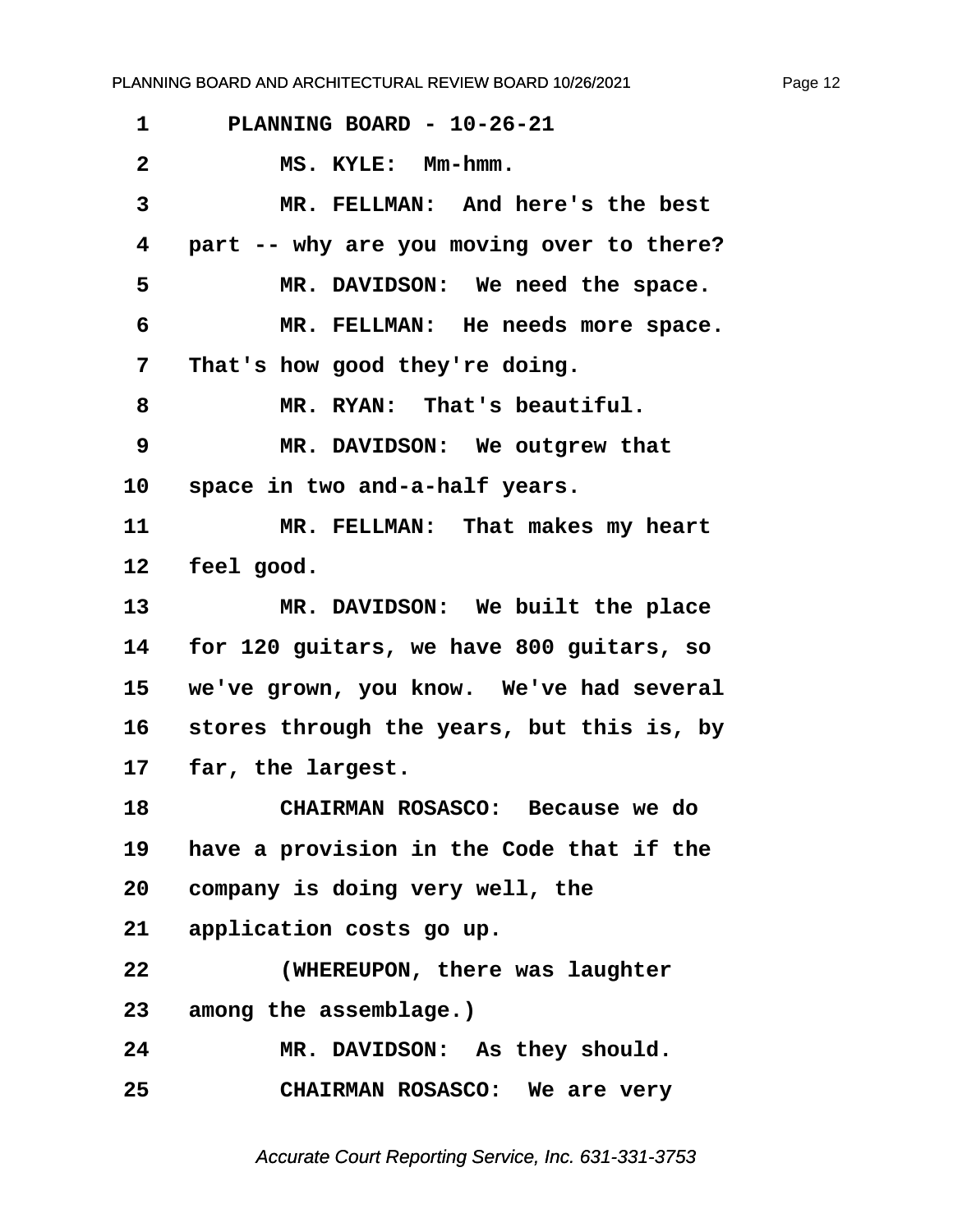<span id="page-13-0"></span>**·1· · · PLANNING BOARD - 10-26-21**

**·2· ·happy for you.**

3 MR. DAVIDSON: Thank you very much. **·4· · · · · MR. FELLMAN:· I'm very happy for ·5· ·you. ·6· · · · · CHAIRMAN ROSASCO:· I don't have any ·7· ·additional questions as presented.** 8 **any questions? ·9· · · · · MR. MANCHIN:· Mr. Davidson, I** 10 **passed by the other day -- you don't have** 11 to stand. 12 MR. DAVIDSON: That's okay. That's 13 what I do. That's where I come from. **14· · · · · MR. MANCHIN:· In the front of the** 15 **store, it's very appealing, but, you know, 16· ·the electrical mast -- is there anything 17· ·you could do with that in the front there?** 18 MR. DAVIDSON: The electrical mast? **19· · · · · MS. KYLE:· Yeah.· The service comes 20· ·in right next to the door.** 21 MR. DAVIDSON: That would be --**22· · · · · MS. KYLE:· I, actually, got a call 23· ·from the landlord --**

24 MR. DAVIDSON: May I approach? **25· · · · · MS. KYLE:· Yeah.**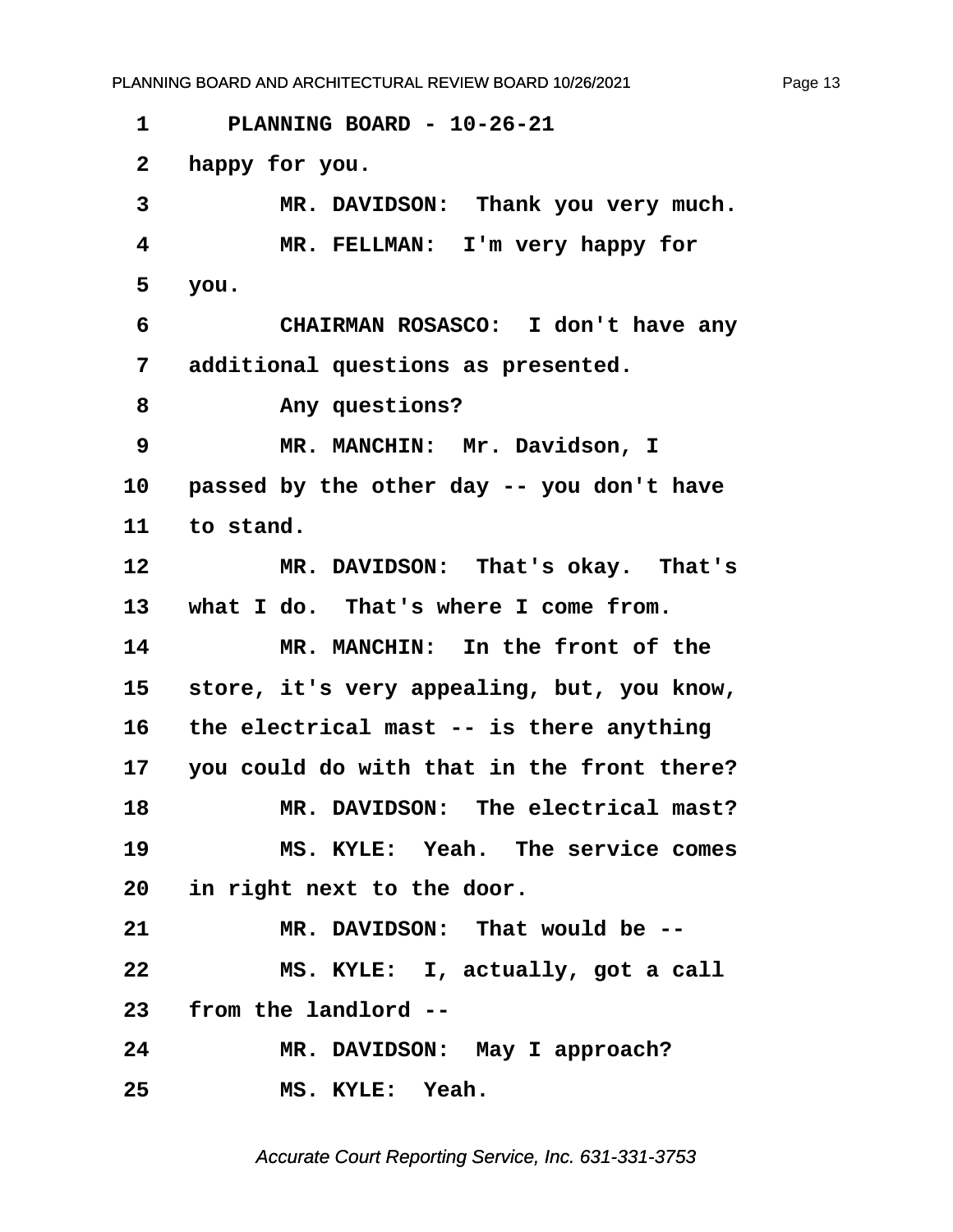<span id="page-14-0"></span>**·1· · · PLANNING BOARD - 10-26-21** 2 MR. MANCHIN: Yes, come on up. **·3· · · · · MS. KYLE:· They are referring to ·4· ·this right here (indicating).** 5 **MR. DAVIDSON: Yeah.** That is the **·6· ·landlord's.· This is his building.· We're ·7· ·simply a tenant there.· I can certainly ·8· ·ask him. ·9· · · · · MS. KYLE:· He, actually, called me** 10 yesterday because, apparently, the other **11· ·tenant is looking to get in the program 12· ·and do some work sprucing up the building,** 13 so I can bring that up with him. **14· · · · · MR. MANCHIN:· The signage is nice, 15· ·the color is nice, everything is nice, and 16· ·then that sticks out like a sore thumb.** 17 **CHAIRMAN ROSASCO:** It's also gas. **18· ·That's where the mechanicals are. 19· · · · · MR. DAVIDSON:· Yeah, I don't like 20· ·it either.· Interestingly enough, that's 21· ·the back of our building, and it's kind 22· ·of, like, for us, it's not our entrance, 23· ·so we -- although, I see it if I'm driving 24· ·by, my clients don't see it every day, but 25· ·the public who drives by does see it. I**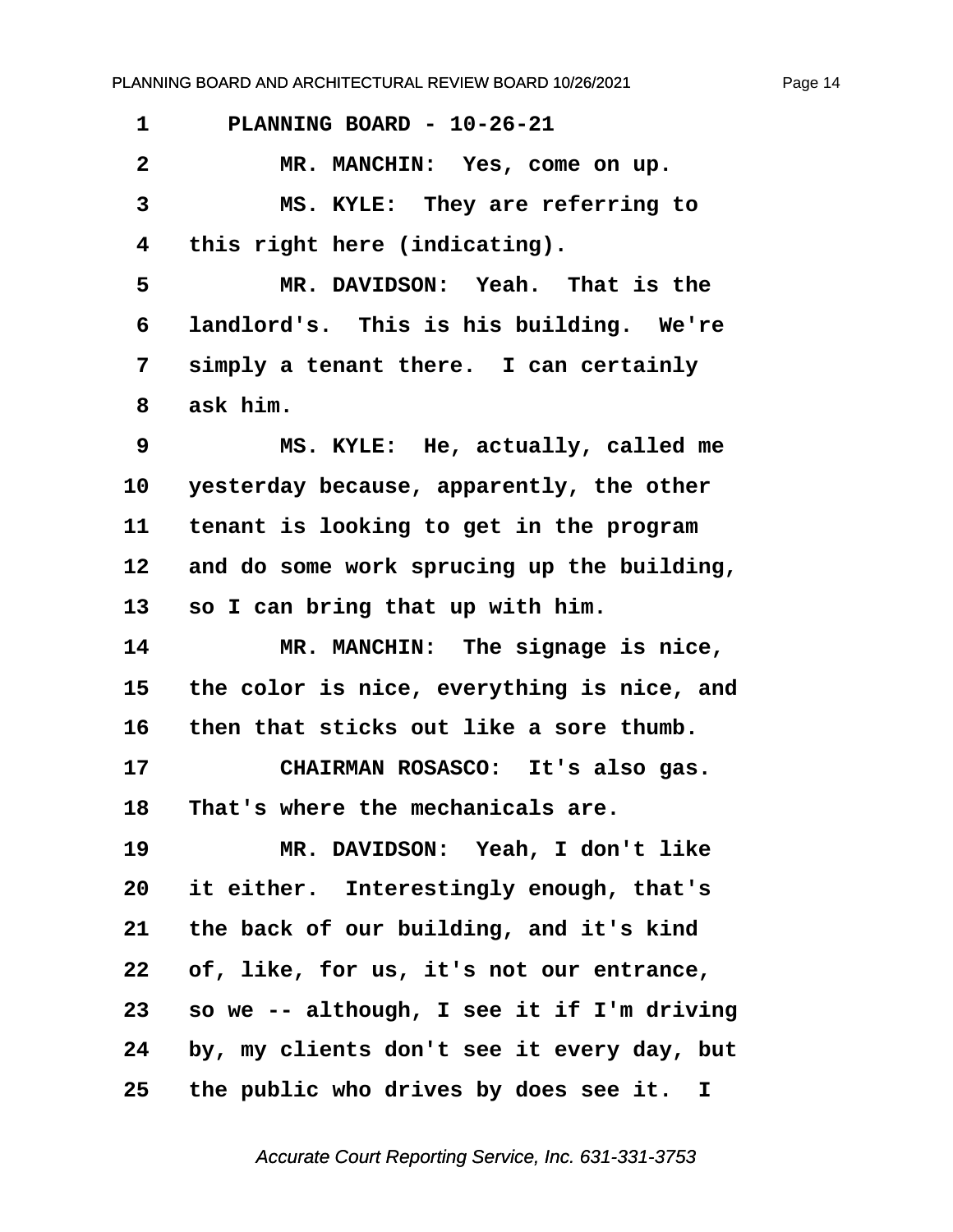<span id="page-15-0"></span>**·1· · · PLANNING BOARD - 10-26-21 ·2· ·can understand where you're coming from on ·3· ·that, and, I guess, I would bring it up ·4· ·with the landlord, and see if he has an ·5· ·opinion on what he can do about it. ·6· · · · · MS. KYLE:· Maybe he could paint it ·7· ·to match the stucco. ·8· · · · · CHAIRMAN ROSASCO:· I don't know if ·9· ·they can move it --** 10 **MR. DAVIDSON:** I think they could 11 **paint it to match if the utility is okay** 12 with it. 13 MR. MANCHIN: They could put some **14· ·vinyl up there or something to cover it. 15· · · · · CHAIRMAN ROSASCO:· What do they do 16· ·-- Are you going to use the same address? 17· · · · · Is it the same address as Gurwin, 18· ·or is it a separate address?** 19 **MR. DAVIDSON:** It is. Yeah. **20· · · · · Technically, it's the same address.** 21 We don't know why it's not an addendum **22· ·like an "A," but that just seems to be the 23· ·way it is, you know, we'll have the sign 24· ·on it. 25· · · · · MR. FELLMAN:· You can go to the**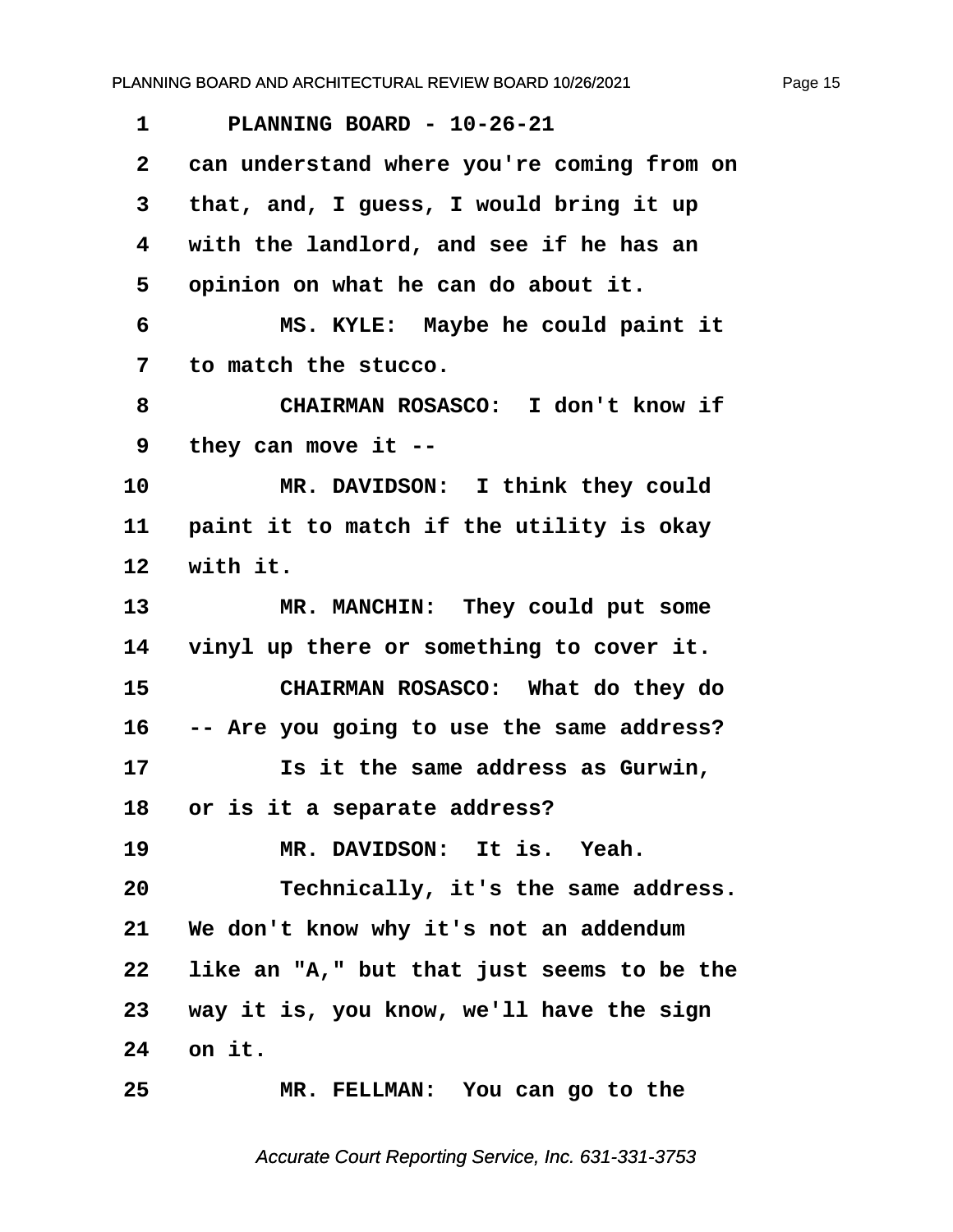<span id="page-16-0"></span>

| 1            | PLANNING BOARD - 10-26-21                 |
|--------------|-------------------------------------------|
| $\mathbf{2}$ | Post Office. They assign the addresses.   |
| 3            | MR. DAVIDSON: Okay.                       |
| 4            | MR. FELLMAN: You can discuss it           |
| 5            | with them. They change addresses all the  |
| 6            | time. I know that because in Roslyn       |
| 7            | Harbor a lot of Asian people are moving   |
| 8            | in, and certain numbers are bad luck, and |
| 9            | they're changing their addresses like     |
| 10           | crazy up there because they're unlucky    |
| 11           | numbers.                                  |
| 12           | MR. DAVIDSON: I understand.               |
| 13           | MR. FELLMAN: So you can get it            |
| 14           | changed.                                  |
| 15           | MR. DAVIDSON: Everybody wants a           |
| 16           | three. We have two of them in our         |
| 17           | address.                                  |
| 18           | MR. FELLMAN: There you go.<br>That's      |
| 19           | why you're doing so well.                 |
| 20           | (WHEREUPON, there was a sidebar           |
| 21           | discussion held between Chairman Rosasco  |
| 22           | and Mr. Manchin.)                         |
| 23           | CHAIRMAN ROSASCO: Well, I don't           |
| 24           | have any problems. I think it's a good    |
| 25           | presentation, a good application.         |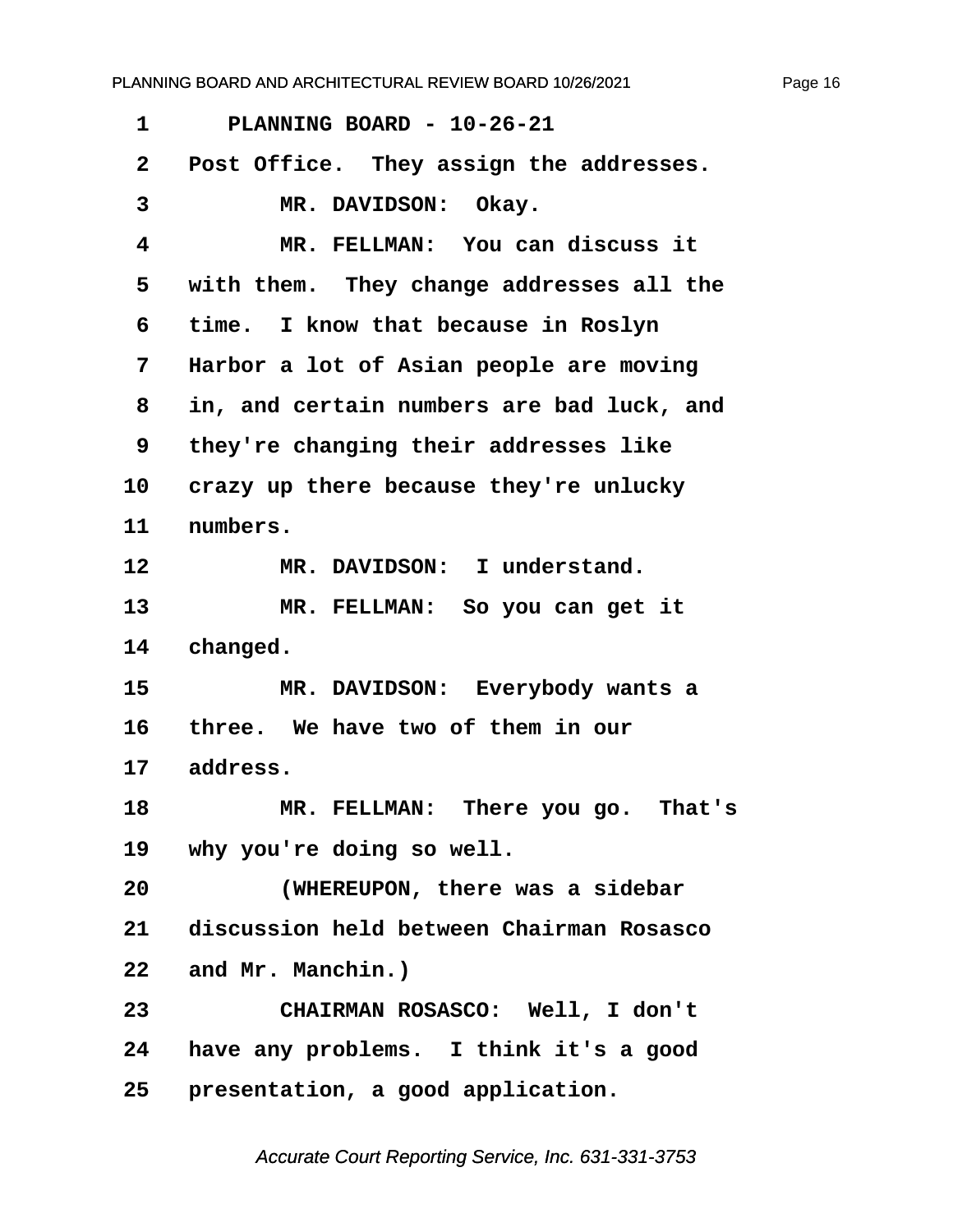<span id="page-17-0"></span>

| 1            | PLANNING BOARD - 10-26-21                  |
|--------------|--------------------------------------------|
| $\mathbf{2}$ | You want to make a motion in               |
| 3            | regards to this application?               |
| 4            | MR. MANCHIN: I'll make a motion            |
| 5            | that we approve the application of Mr.     |
| 6            | Davidson for the signage, the awning, and  |
| 7            | the gooseneck lighting at 330 Conklin      |
| 8            | Avenue as presented in the application.    |
| 9            | MR. RYAN: Second the motion.               |
| 10           | CHAIRMAN ROSASCO: All in favor?            |
| 11           | (WHEREUPON, there was a unanimous,         |
| 12           | affirmative vote of the Board members      |
| 13           | present. Motion passed 3-0.)               |
| 14           | CHAIRMAN ROSASCO: Good luck, Mr.           |
| 15           | Davidson.                                  |
| 16           | MR. DAVIDSON: Thank you,                   |
| 17           | gentlemen.                                 |
| 18           | CHAIRMAN ROSASCO: It doesn't sound         |
| 19           | like you need it, but we're very happy for |
| 20           | you.                                       |
| 21           | MR. DAVIDSON: Please stop in and           |
| 22           | say hello.                                 |
| 23           | MR. FELLMAN: Continued success.            |
| 24           | MR. DAVIDSON: Thank you very much.         |
| 25           | Have a great night.                        |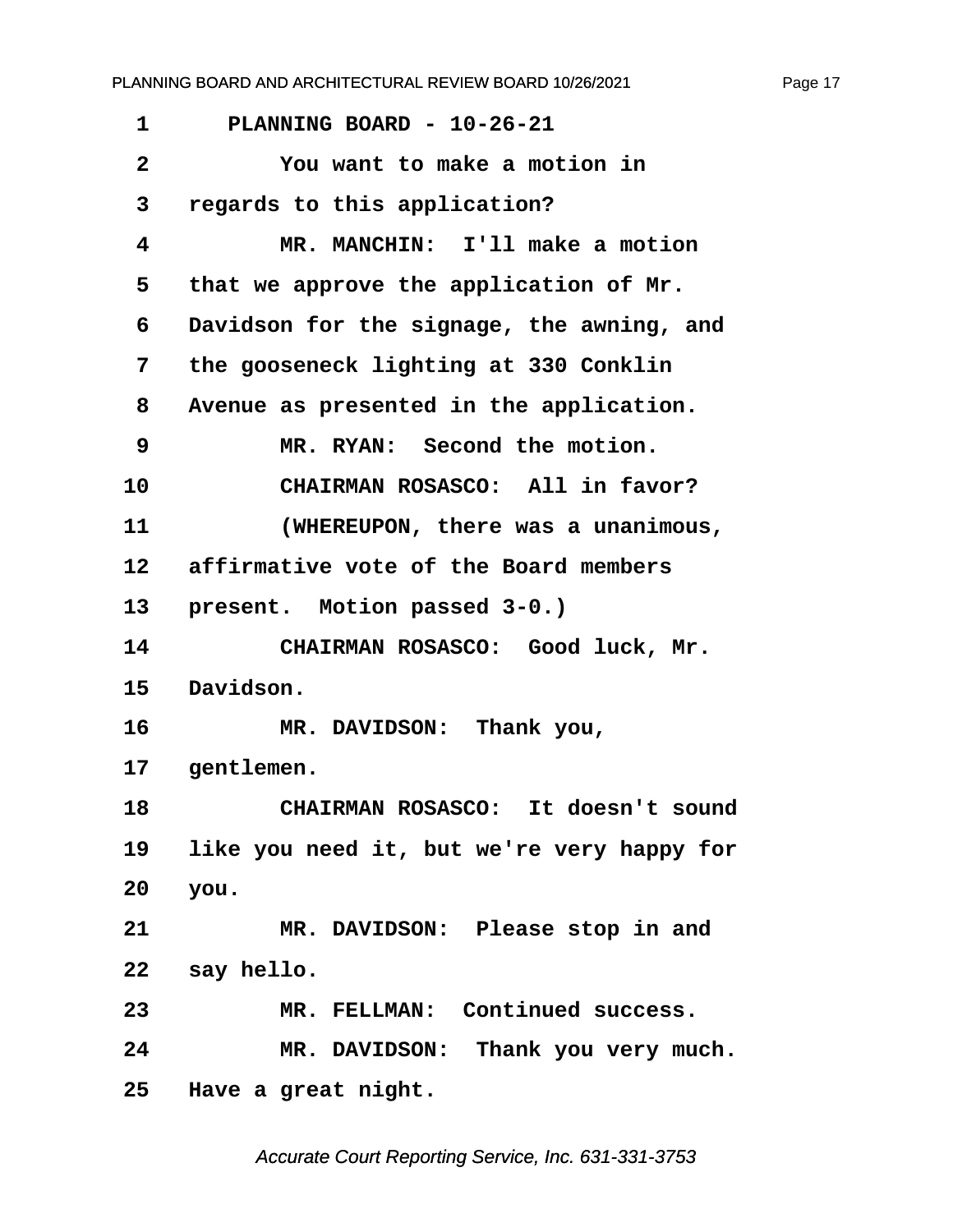<span id="page-18-0"></span>**·1· · · PLANNING BOARD - 10-26-21 ·2· · · · · CHAIRMAN ROSASCO:· Have a nice ·3· ·night. ·4· · · · · \*· · ·\*· · ·\*· · ·\* ·5· · · · · CHAIRMAN ROSASCO:· Which ·6· ·application do you want to do next? ·7· · · · · MS. KYLE:· Let's do 449 Main. ·8· · · · · CHAIRMAN ROSASCO:· Leonza's ·9· ·Treasure Box.· Tell us what's going on. 10· · · · · MS. KYLE:· So this is a new** 11 business --12 MR. FELLMAN: Another good story. 13 MS. KYLE: (Continuing) -- moving **14· ·in to where Fitness on Main was** 15 **previously.** They moved up the street a **16· ·few months ago.** 17 **The sign is pretty simple.** It's a **18· ·black awning with the same profile as the 19· ·place next door, a two foot by ten-foot 20· ·black sign with gold letters and a** 21 treasure chest motif on there. Looking at **22· ·doing gold leaf, I believe, for the words 23· ·"treasure box" and also for the actual 24· ·treasure in the chest, and the rest of the 25· ·chest will be painted, and then a blade**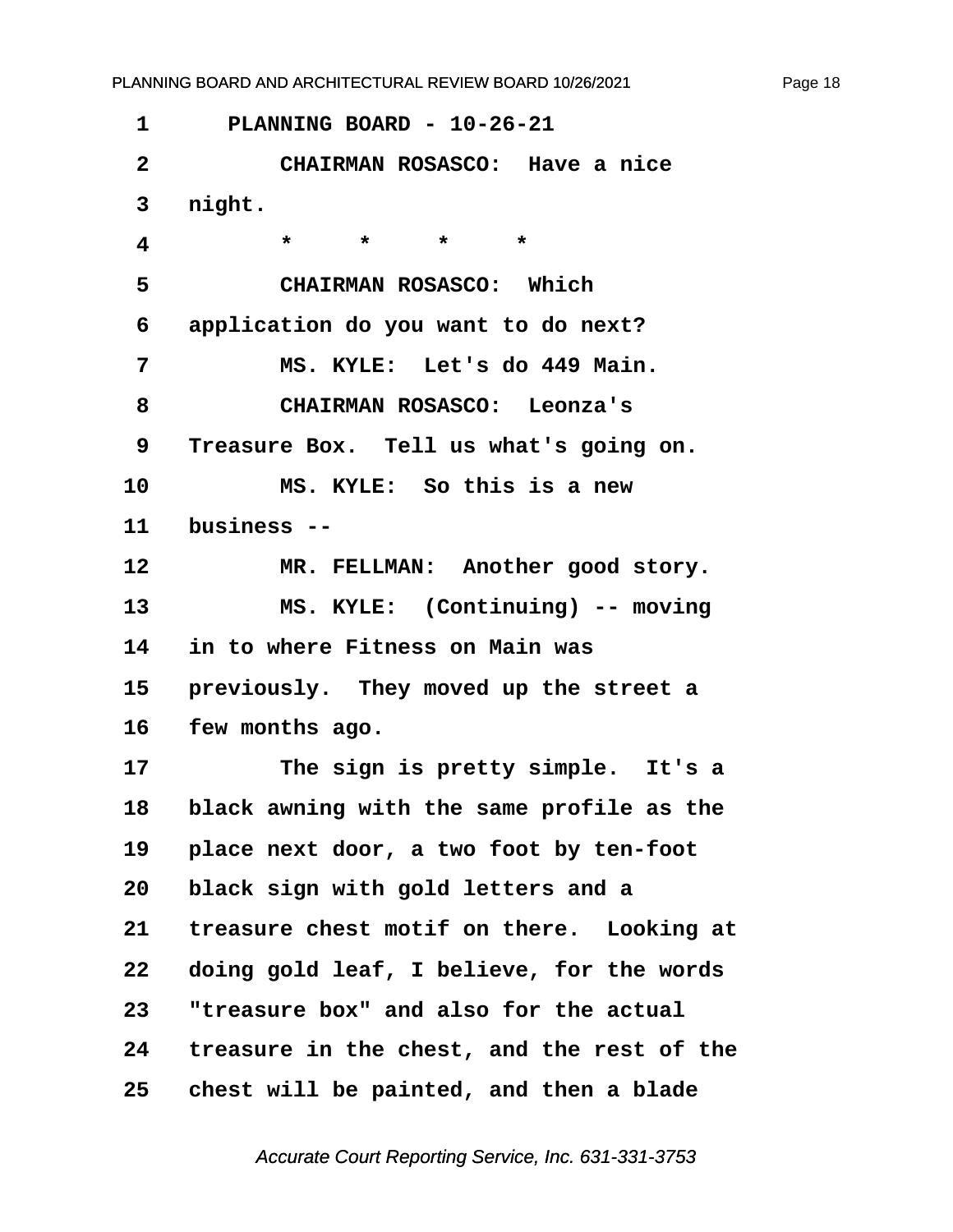<span id="page-19-0"></span>**·1· · · PLANNING BOARD - 10-26-21 ·2· ·sign that's just the chest with the ·3· ·words superimposed over it, and the black ·4· ·lights are already there from the previous ·5· ·tenant. ·6· · · · · CHAIRMAN ROSASCO:· Is there a ·7· ·window sign that's there or is that the ·8· ·prior -- ·9· · · · · MS. KYLE:· That's just a photograph** 10 from the previous, actually, the tenant 11 before the previous tenant. It's an old 12 **picture.** I took the rendering that I did **13· ·for the previous tenant and gave it a new 14· ·-- it's an old photo.** 15 **MR. FELLMAN:** Look how dopey the **16· ·box signs on the side of this sign look** 17 compared to these new signs. **18· · · · · CHAIRMAN ROSASCO:· I know.· We're 19· ·slowly getting rid of box signs, which is 20· ·a good thing. 21· · · · · MR. FELLMAN:· There's the evidence 22· ·as to why.** 23 MS. KYLE: One at a time. **24· · · · · CHAIRMAN ROSASCO:· Leonza's -- is 25· ·that a gold color and then the treasure**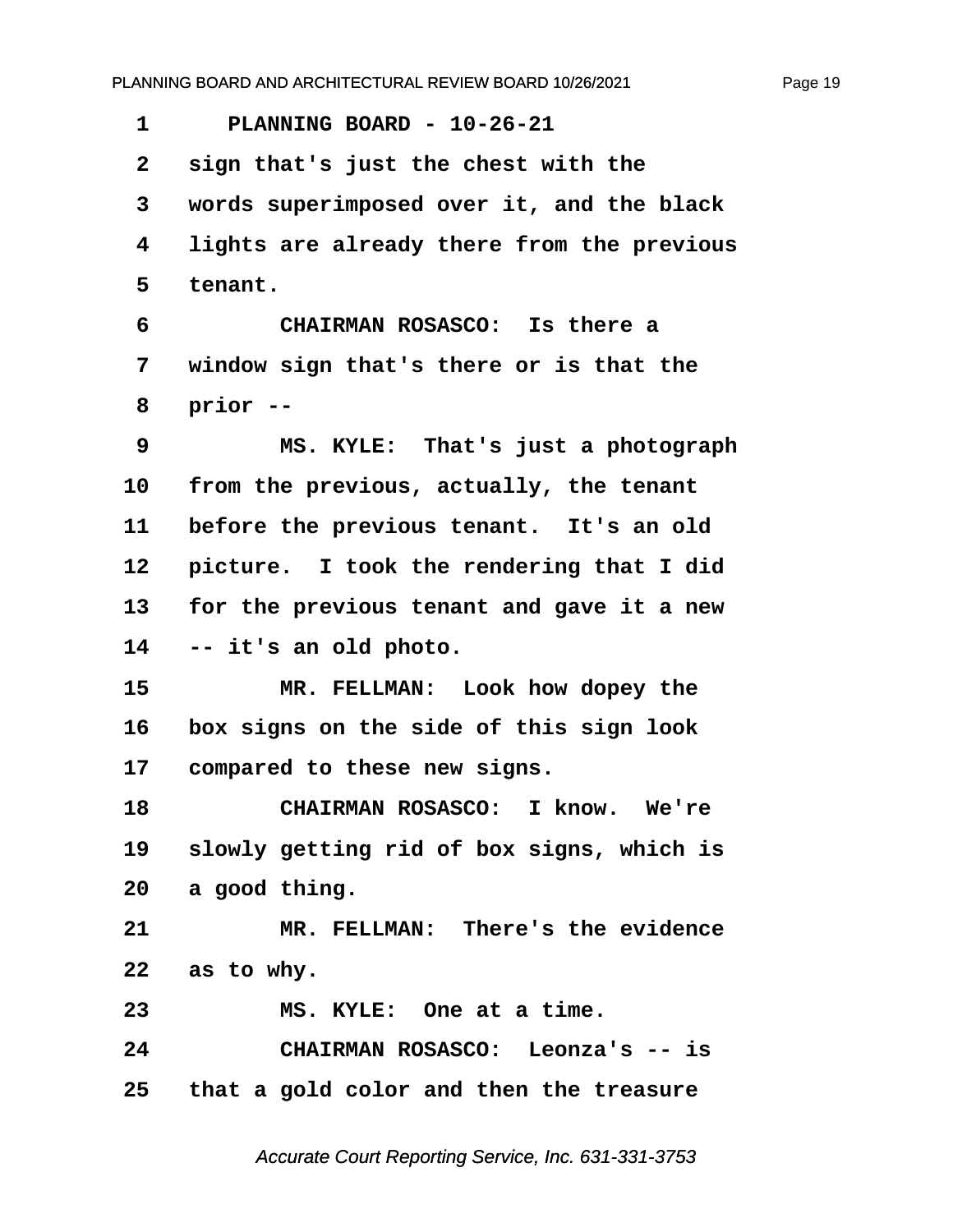<span id="page-20-0"></span>**·1· · · PLANNING BOARD - 10-26-21 ·2· ·box is gold leaf? ·3· · · · · Which one is which here? ·4· · · · · MS. KYLE:· I believe we're ·5· ·talking -- the words "treasure box" would ·6· ·be gold leaf and that the word "Leonza's" ·7· ·would be painted like a -- pretty much the** 8 color it is there. Kind of a creamy, **·9· ·yellow type of color. 10· · · · · MR. FELLMAN:· And the treasure will** 11 be real gold? 12 MS. KYLE: Yeah. We'll have to **13· ·work it out with the sign guy how he's** 14 **going to finesse that, but, yeah. 15· · · · · Since she's a new business, we're** 16 **going to go with a temp sign, initially. 17· · · · · CHAIRMAN ROSASCO:· I saw it there.** 18 It's already up; correct? 19 MS. KYLE: You have a banner sign. **20· ·If you want to upgrade to a rigid sign,** 21 you can. Or wait until this. 22 **MS. GRIFFIN: Okay. 23· · · · · CHAIRMAN ROSASCO:· Sure.** 24 Absolutely.

**25· · · · · MR. RYAN:· What kind of business is**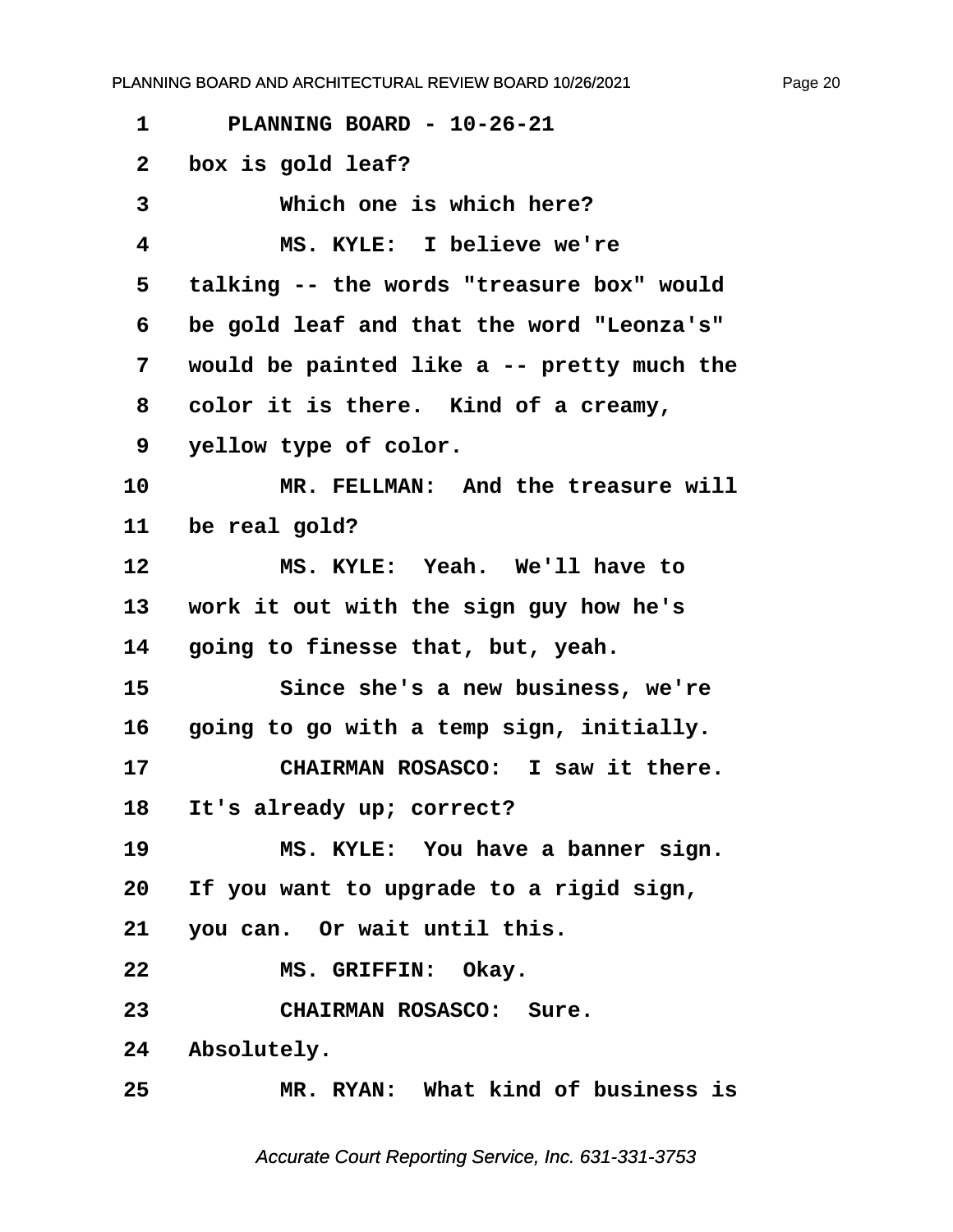<span id="page-21-0"></span>**·1· · · PLANNING BOARD - 10-26-21 ·2· ·it?· Just curious. ·3· · · · · MS. GRIFFIN:· It's a thrift antique ·4· ·store.** 5 MR. RYAN: Great. **·6· · · · · MR. FELLMAN:· Very nice.· Good luck ·7· ·to you.** 8 **MS. GRIFFIN: Thank you. ·9· · · · · CHAIRMAN ROSASCO:· Any questions?** 10 MR. MANCHIN: Yeah. Just one 11 question. I saw you the other day --12 **MS. GRIFFIN: Yes.** 13 MR. MANCHIN: (Continuing) -- I was **14· ·nosing around there -- 15· · · · · CHAIRMAN ROSASCO:· These retired** 16 guys. They've got a lot of time on their **17· ·hands. 18· · · · · (WHEREUPON, there was laughter** 19 among the assemblage.) **20· · · · · MR. MANCHIN:· I saw on the lighting 21· ·overhead -- the overhead lighting -- the 22· ·gooseneck lighting -- there's two lights 23· ·up there, and it's supported by a frame** 24 that splits. **25· · · · · MS. GRIFFIN:· Mm-hmm.** PLANNING BOARD AND ARCHITECTURAL REVIEW BOARD 10/26/2021

Page 21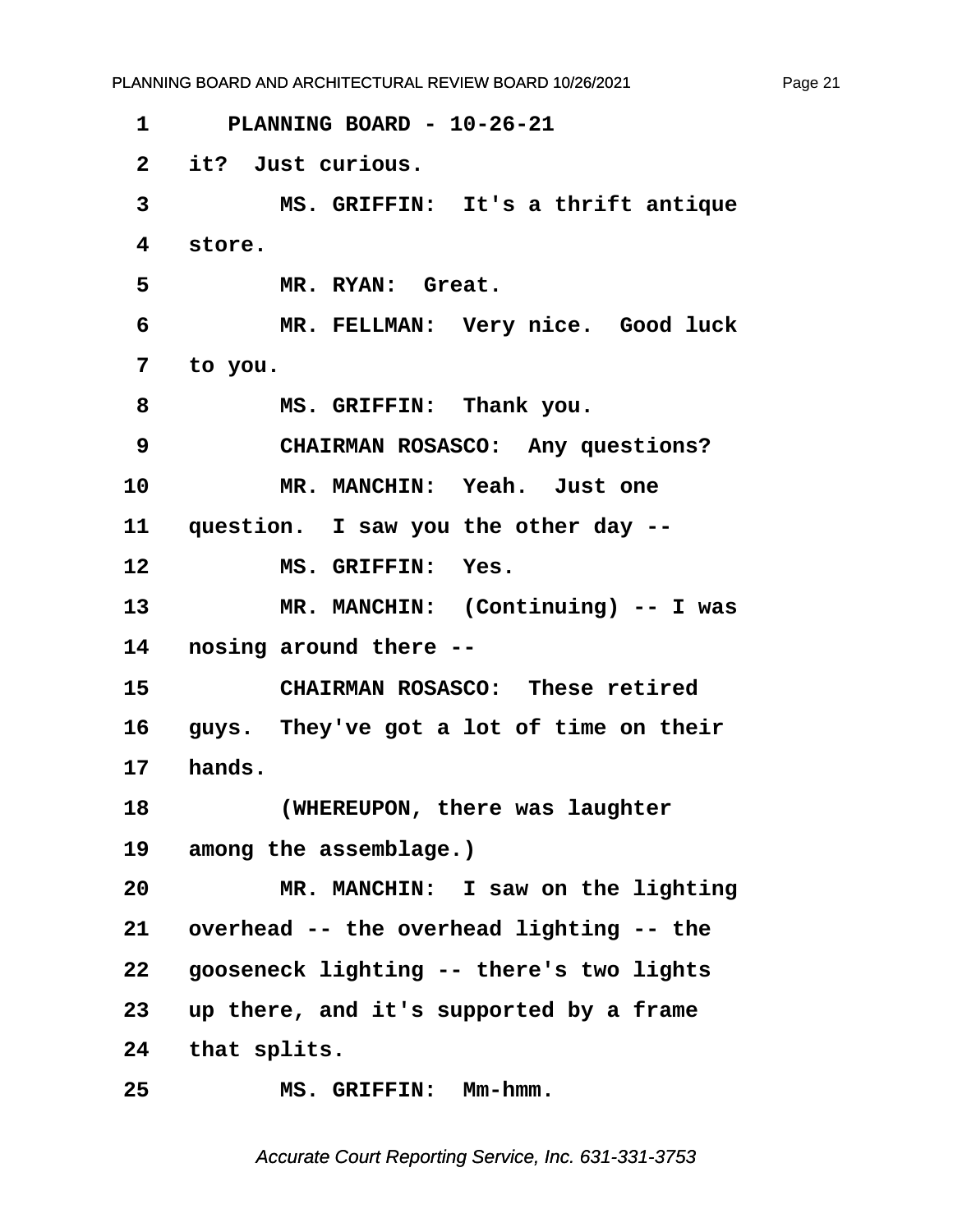<span id="page-22-0"></span>**·1· · · PLANNING BOARD - 10-26-21 ·2· · · · · MR. MANCHIN:· Are you going to ·3· ·change those lights, or are you going to ·4· ·leave it?· It looks like it's crooked. ·5· · · · · MS. KYLE:· Oh, does it need to be ·6· ·adjusted? ·7· · · · · MR. MANCHIN:· It looks like it ·8· ·needs a little repair or something like ·9· ·that.· That's all I saw, but everything is** 10 **pretty good.** I'm not crazy about the 11 paneling on the front -- on the facade. 12 **MS. GRIFFIN: Yeah, the blue;** 13 right? 14 MR. RYAN: Too bad they couldn't 15 **paint that.** 16 **MS. KYLE:** At some point, I had 17 **heard that the landlord was thinking of 18· ·sprucing up the facade, but that was a** 19 while ago, and I haven't heard anything 20 since. **21· · · · · MS. GRIFFIN:· He said he was going 22· ·to do it within this year, so --**

**23· · · · · CHAIRMAN ROSASCO:· They all say 24· ·that, pre-signing of the lease (laughing). 25· · · · · MS. GRIFFIN:· I wanted to power**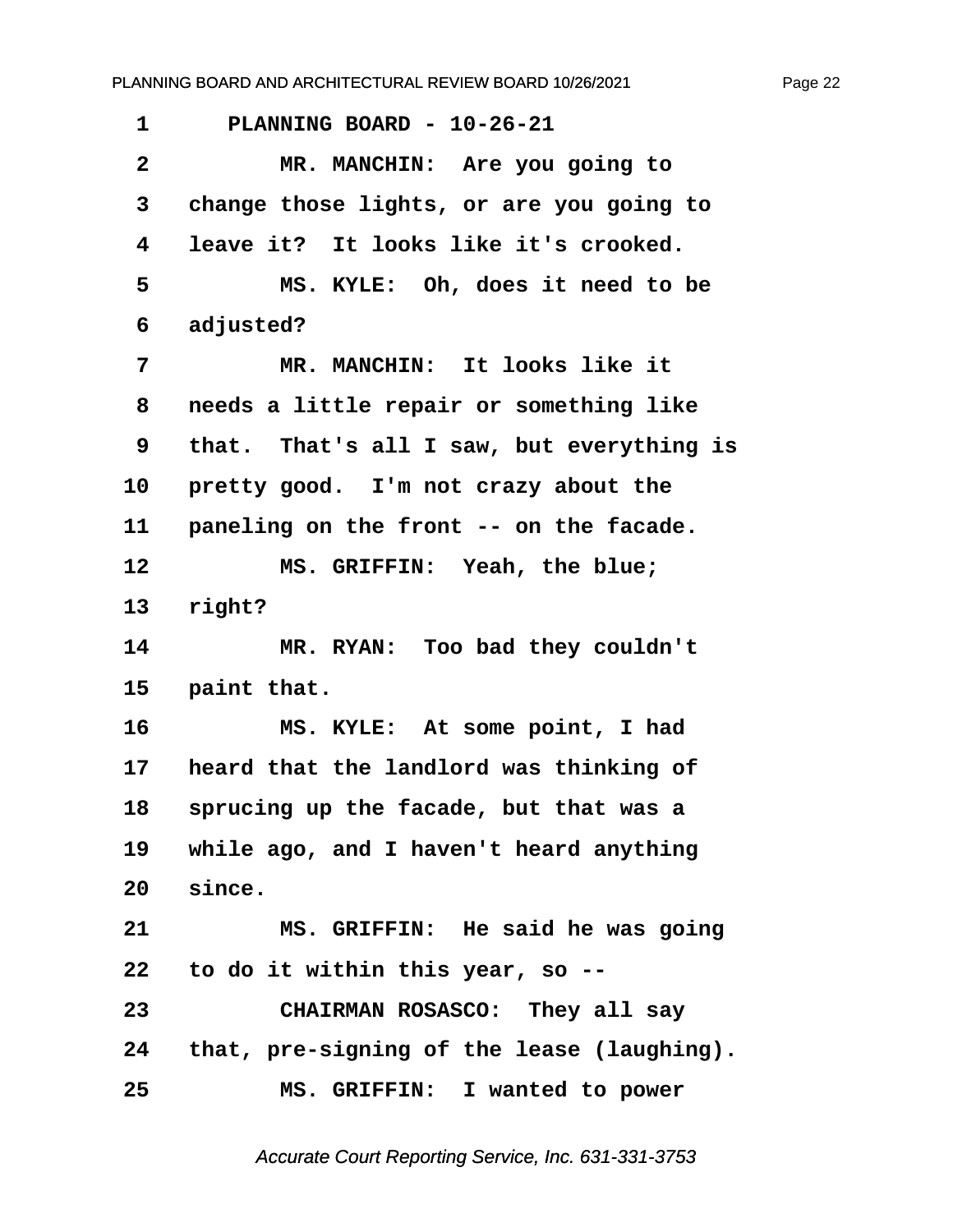<span id="page-23-0"></span>**·1· · · PLANNING BOARD - 10-26-21 ·2· ·wash it and paint it, but he said he'll do ·3· ·it over, so we'll see. ·4· · · · · CHAIRMAN ROSASCO:· What's your ·5· ·name? ·6· · · · · MS. GRIFFIN:· Lashanda. ·7· · · · · CHAIRMAN ROSASCO:· Lashanda, ·8· ·welcome to the Village of Farmingdale. ·9· · · · · MS. GRIFFIN:· Thank you. 10· · · · · CHAIRMAN ROSASCO:· Do we have a** 11 motion on Lashanda and Elyssa's 12 application? 13 MR. RYAN: So moved. **14· · · · · CHAIRMAN ROSASCO:· So we will make** 15 a motion to approve the application in **16· ·regards to Leonza's Treasure Box as** 17 **presented.** There are no corrections. **18· · · · · The only provision we would have is** 19 if they just try to straighten out the 20 lighting issue, whatever that may be. 21 **MS. GRIFFIN: Okay. 22· · · · · CHAIRMAN ROSASCO:· All those in** 23 **favor? 24· · · · · (WHEREUPON, there was a unanimous, 25· ·affirmative vote of the Board members**

Accurate Court Reporting Service, Inc. 631-331-3753

Page 23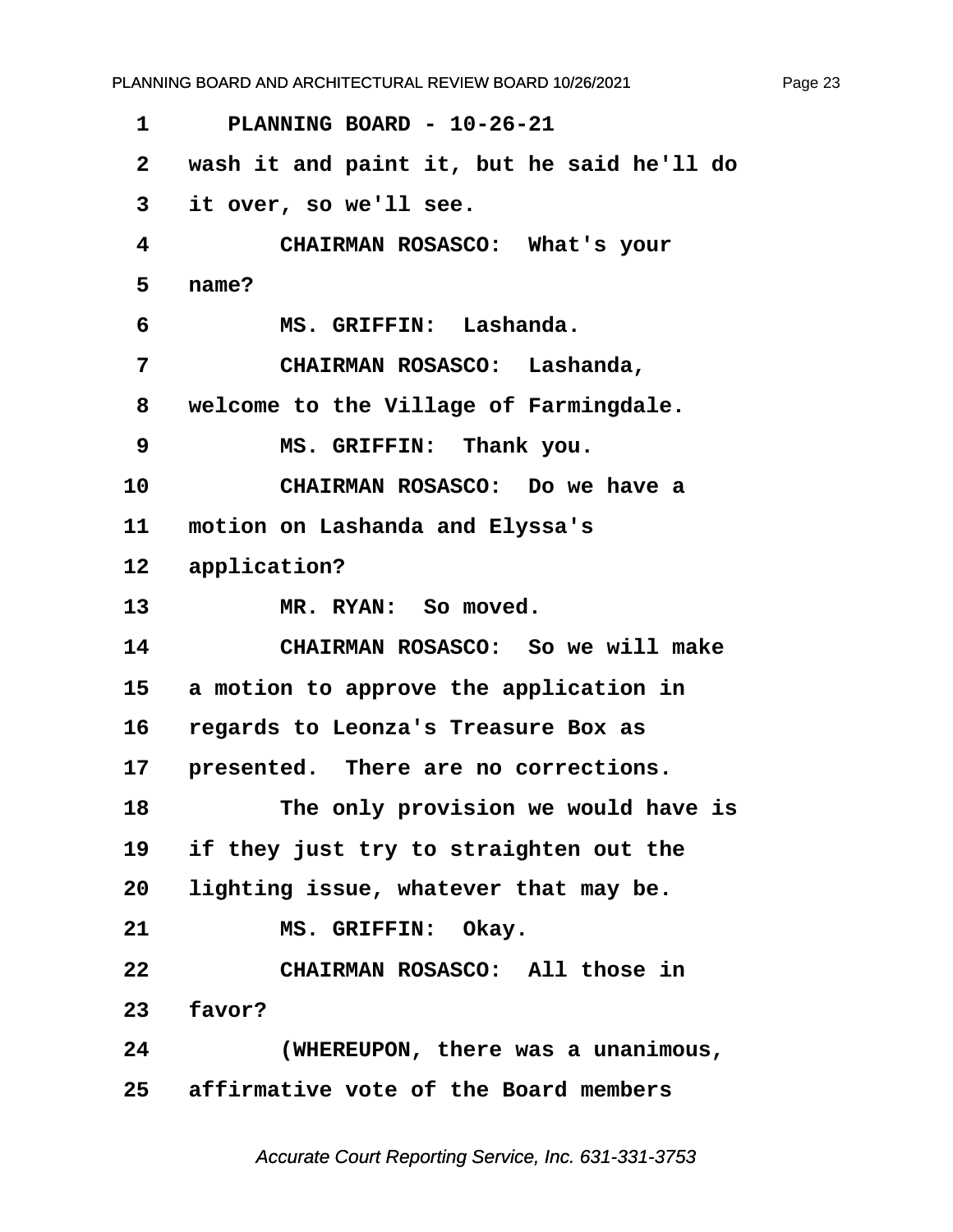Page 24

<span id="page-24-0"></span>

| PLANNING BOARD - 10-26-21                     |
|-----------------------------------------------|
| present. Motion passed 3-0.)                  |
| CHAIRMAN ROSASCO: Fantastic. Good             |
| luck, Lashanda.                               |
| MR. RYAN: Good luck.                          |
| MR. FELLMAN: Good luck.                       |
| MS. GRIFFIN: Thank you.                       |
| CHAIRMAN ROSASCO: Welcome, again,             |
| to the Village of Farmingdale.                |
| MS. GRIFFIN: Thank you.                       |
| $\star$<br>$\star$<br>$\star$<br>$\star$      |
| CHAIRMAN ROSASCO: Go ahead, Ms.               |
| Kyle.                                         |
| MS. KYLE: The next one is 439                 |
| Main, which is the current location of<br>15  |
| 16 Well Strung Guitars, but they're moving on |
|                                               |
| 17 to bigger places.                          |
| Their landlord, Lauren Napolitano,            |
| who owns Back in Time, next door, is going    |
| 20 to be expanding into their space.          |
| MR. FELLMAN: Another good story.              |
| MS. KYLE: Exactly. Two years                  |
| later she's expanding.                        |
| So she wants to, essentially,                 |
|                                               |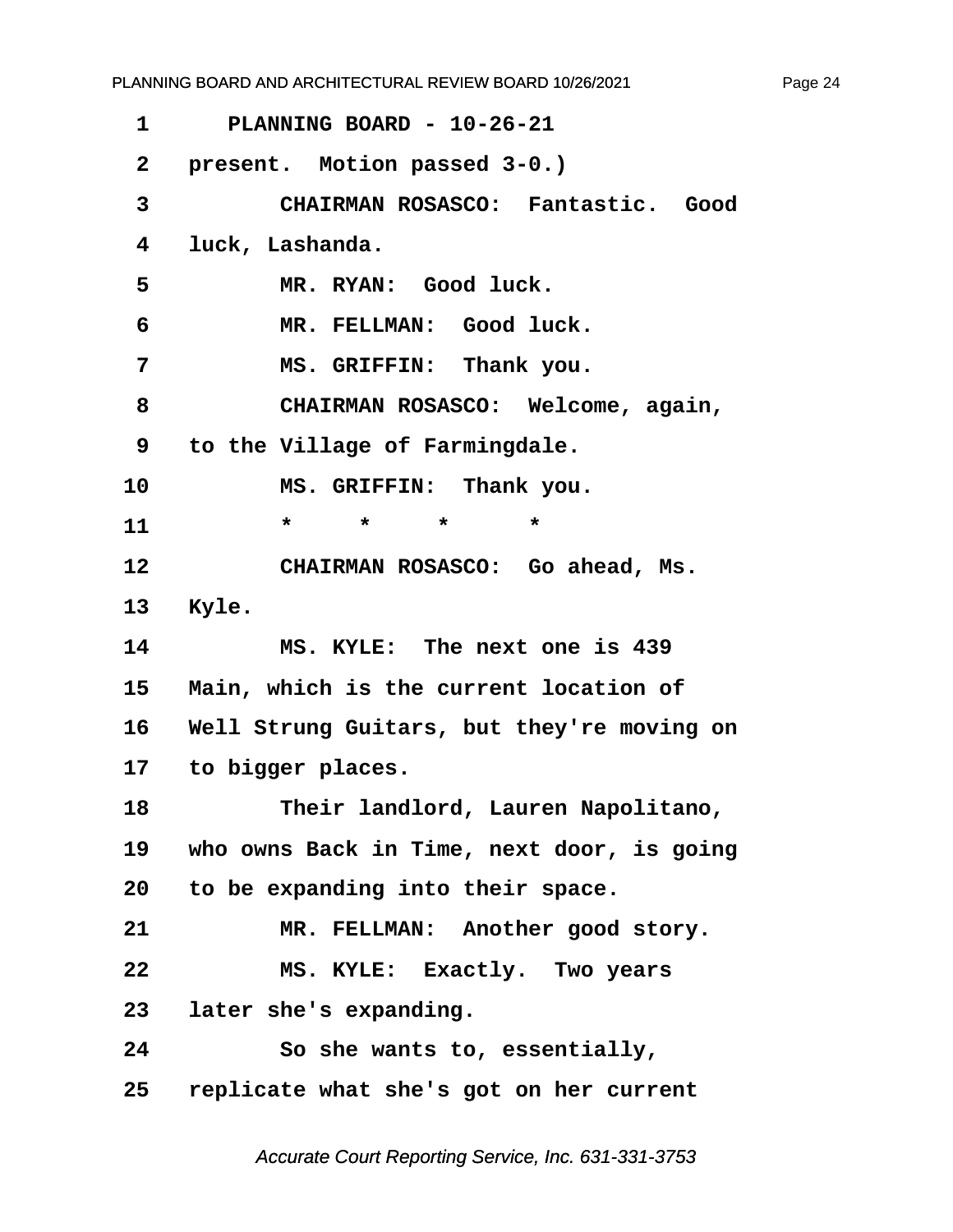<span id="page-25-0"></span>**·1· · · PLANNING BOARD - 10-26-21 ·2· ·storefront on this new storefront since ·3· ·the architecture of the building doesn't ·4· ·really -- and the lighting is already in ·5· ·place, it doesn't really lend itself to ·6· ·merging them in any way, so she just wants ·7· ·to create another sign that's an exact ·8· ·match to what she's got there with the ·9· ·raised gold letters and the sage green** 10 background, and then a secondary sign --11 **her niece, I believe, has a small coffee** 12 **bar in the back, so a little sign to** 13 indicate that that is there as well. **14· · · · · So it's her niece's cafe, so it's** 15 another little sign that complements the 16 Back in Time sign. 17 MR. FELLER: We get a lot of **18· ·compliments about that little cafe back** 19 there. **20· · · · · CHAIRMAN ROSASCO:· Do you? 21· · · · · MS. KYLE:· I haven't had a chance 22· ·to go in there. 23· · · · · MR. FELLER:· People think it's kind 24· ·of a kitschy, cool thing. 25· · · · · MR. RYAN:· So is that an entrance**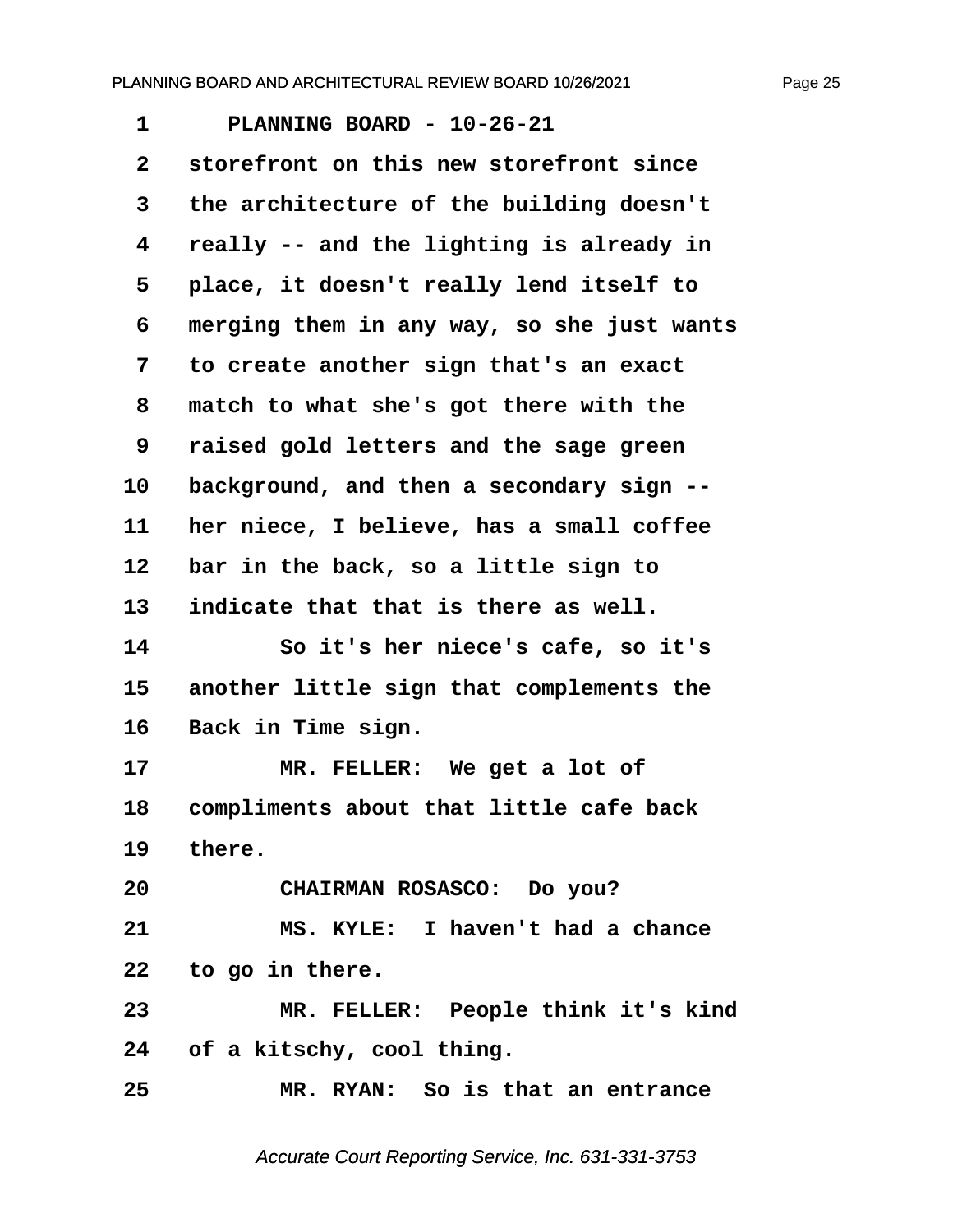<span id="page-26-0"></span>**·1· · · PLANNING BOARD - 10-26-21 ·2· ·to the cafe or the main entrance? ·3· · · · · MR. FELLER:· You've got to go down ·4· ·the alley.** 5 **8 MS. KYLE:** That entrance, I **·6· ·believe, goes to the apartments upstairs. ·7· ·The entrance to the cafe is off the back.** 8 **CHAIRMAN ROSASCO:** Oh, I see. And **·9· ·that's the arrow -- it's very small.** 10 **10 15 that an arrow on the bottom?** 11 **MS. KYLE:** Yeah, it's like an 12 arrow, like, entrance around back or 13 something. **14· · · · · CHAIRMAN ROSASCO:· I was going to 15· ·recommend it, but then I said, I can't** 16 read it. 17 MS. KYLE: I'm sorry. I should 18 have done a blowup. **19· · · · · CHAIRMAN ROSASCO:· Was the plan -- 20· ·so it's essentially the sign for the cafe 21· ·is almost an inverse of the colors that** 22 are in the other signs? **23· · · · · MS. KYLE:· Similar, yeah.· It's got 24· ·the gold accent around the edge instead of 25· ·on the letters, and then the black and**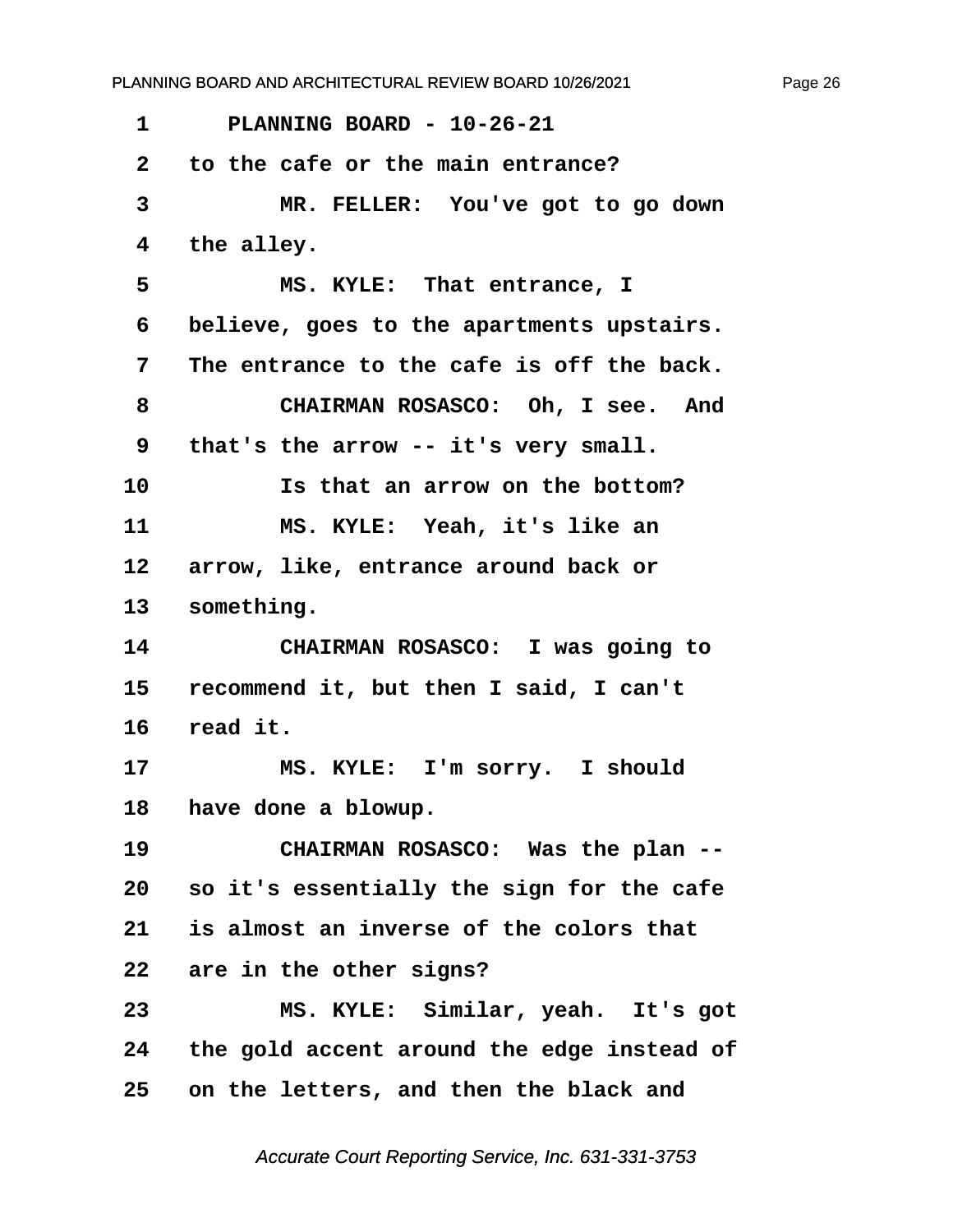<span id="page-27-0"></span>**·1· · · PLANNING BOARD - 10-26-21 ·2· ·white that goes around the edge of Back in ·3· ·Time is the sign, just, kind of, I guess, ·4· ·just takes the green out of the equation. ·5· · · · · MR. FELLMAN:· Elyssa, I'm just ·6· ·wondering.· The left side of that sign ·7· ·instead of it being a curve, if it ended, ·8· ·like, in an arrow, like, a point -- you ·9· ·know what I mean?** 10 MS. KYLE: So that the sign itself 11 was the arrow to go around the alley? 12 **MR. FELLMAN:** Like the sign is 13 saying go that way. 14 MS. KYLE: Perhaps. I don't know. 15 She didn't come today. She was going to 16 see if she could, but she wasn't sure. 17 **MR. RYAN:** I think it looks pretty 18 **good the way it is.** 19 **MR. FELLMAN:** It just looks like **20· ·you have to go through that door to get to** 21 the cafe. 22 MS. KYLE: I know. Maybe the arrow **23· ·may have to be enlarged a bit to make it a 24· ·little -- 25· · · · · CHAIRMAN ROSASCO:· Right.· Right.**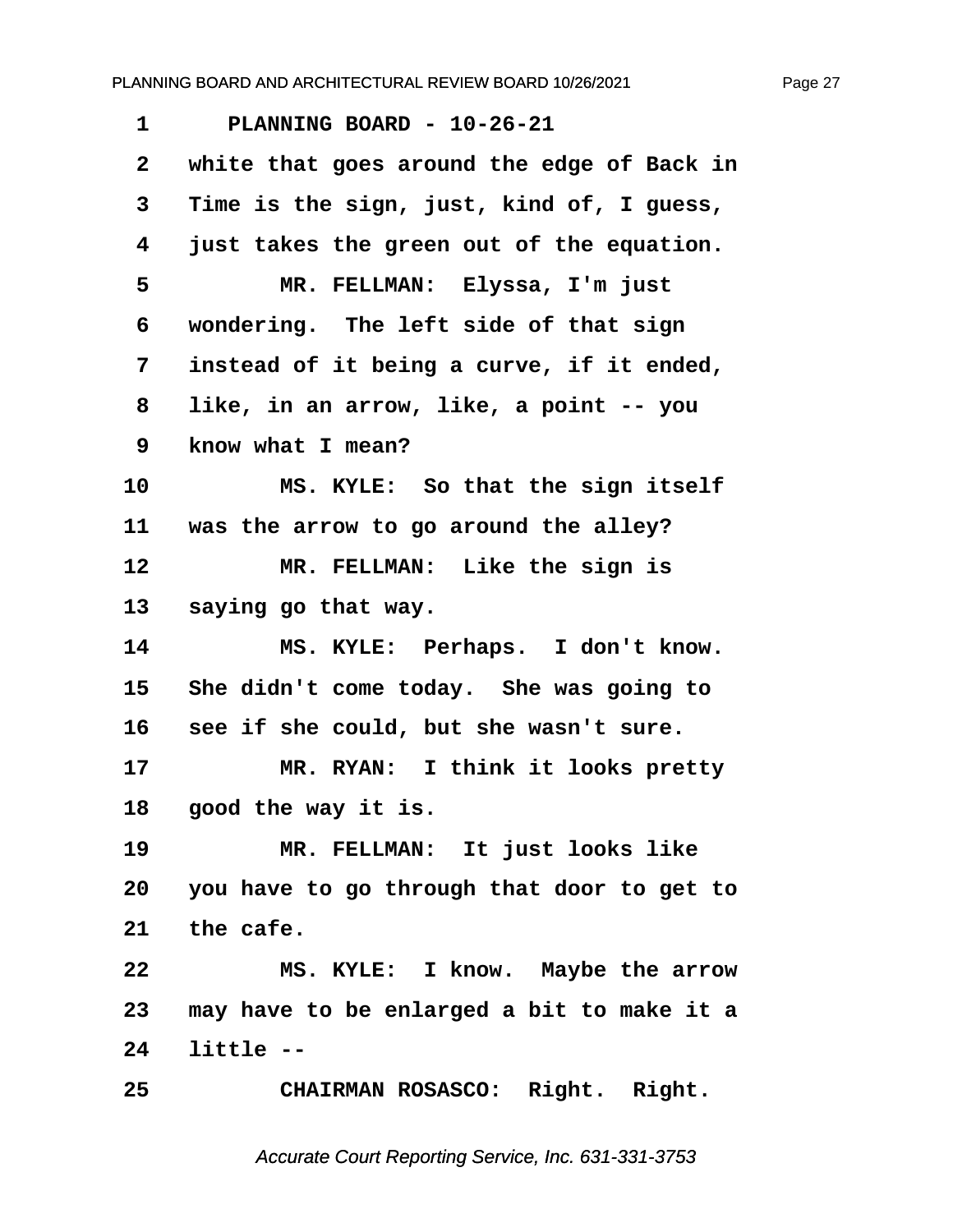<span id="page-28-0"></span>

| 1               | PLANNING BOARD - 10-26-21                  |
|-----------------|--------------------------------------------|
| $\mathbf{2}$    | MR. RYAN: I think it looks nice.           |
| 3               | MR. FELLMAN: It looks very nice.           |
| 4               | I'm heading for that door, though. I know  |
| 5               | the cafe is in the back, but I'm still     |
| 6               | going to the door.                         |
| 7               | MR. RYAN: That was my question.<br>I.      |
| 8               | thought it was the neighbor's entrance.    |
| 9               | CHAIRMAN ROSASCO: Is the wall              |
| 10              | still in between the two businesses?       |
| 11              | Are they going to knock that down          |
| 12              | and make it one?                           |
| 13              | MS. KYLE: I don't know. She                |
| 14              | didn't get into the interior with me. I    |
| 15              | mean, they might just be opening an        |
| 16              | archway to connect the two. I'm not        |
| 17              | entirely sure on that.                     |
| 18              | CHAIRMAN ROSASCO: Okay.                    |
| 19              | MR. RYAN: And the landlord? She's          |
|                 | 20 not the landlord. She's just the tenant |
|                 | 21 there; correct?                         |
| 22              | MS. KYLE: No. She owns the                 |
| 23              | building. She did all the renovations a    |
|                 | 24 few years ago.                          |
| 25 <sub>2</sub> | MR. MANCHIN: Very tasteful.                |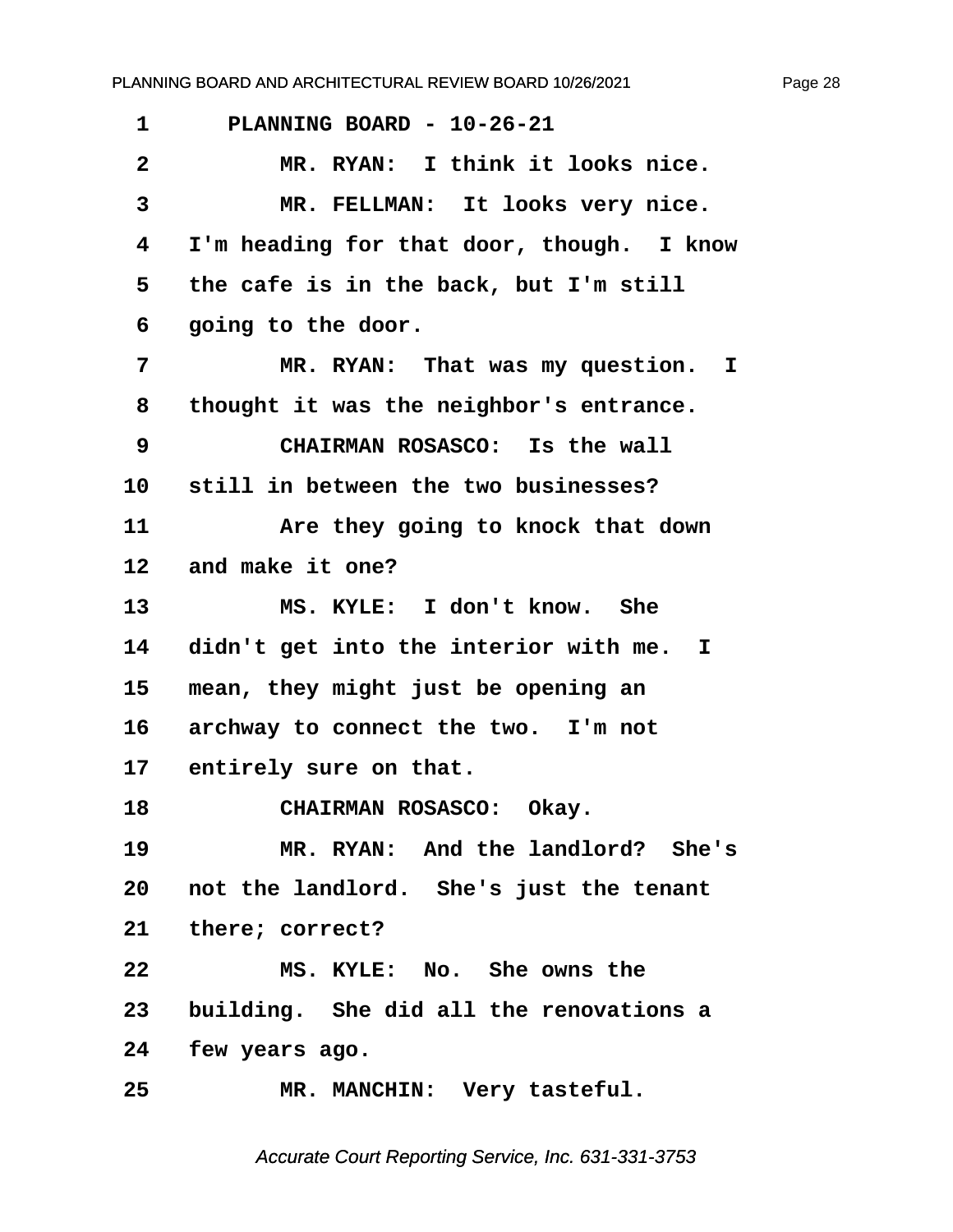Page 29

<span id="page-29-0"></span>

| 1            | PLANNING BOARD - 10-26-21                  |
|--------------|--------------------------------------------|
| $\mathbf{2}$ | MR. FELLMAN: Yeah, they're good.           |
| 3            | Her and her husband are good at this.      |
| 4            | CHAIRMAN ROSASCO: So in regards to         |
| 5            | this application for 439 Main, someone     |
| 6            | have a motion?                             |
| 7            | MR. MANCHIN: Yes.                          |
| 8            | CHAIRMAN ROSASCO: Go ahead,                |
| 9            | Michael.                                   |
| 10           | MR. MANCHIN: I'll make a motion            |
| 11           | that we accept the application for Ms.     |
| 12           | Napolitano for the application at 439 Main |
| 13           | Street for two new signs, an umbrella      |
| 14           | awning at that location.                   |
| 15           | MR. RYAN: Second the motion.               |
| 16           | CHAIRMAN ROSASCO: All those in             |
| 17           | favor?                                     |
| 18           | (WHEREUPON, there was a unanimous,         |
|              | 19 affirmative vote of the Board members   |
|              | 20 present. Motion passed 3-0.)            |
| 21           | CHAIRMAN ROSASCO: Three for three,         |
| 22           | Elyssa. It should always be so easy,       |
| 23           | right?                                     |
| 24           | MS. KYLE: Exactly.                         |
| 25           | $\star$<br>$\star$<br>$\star$<br>$\star$   |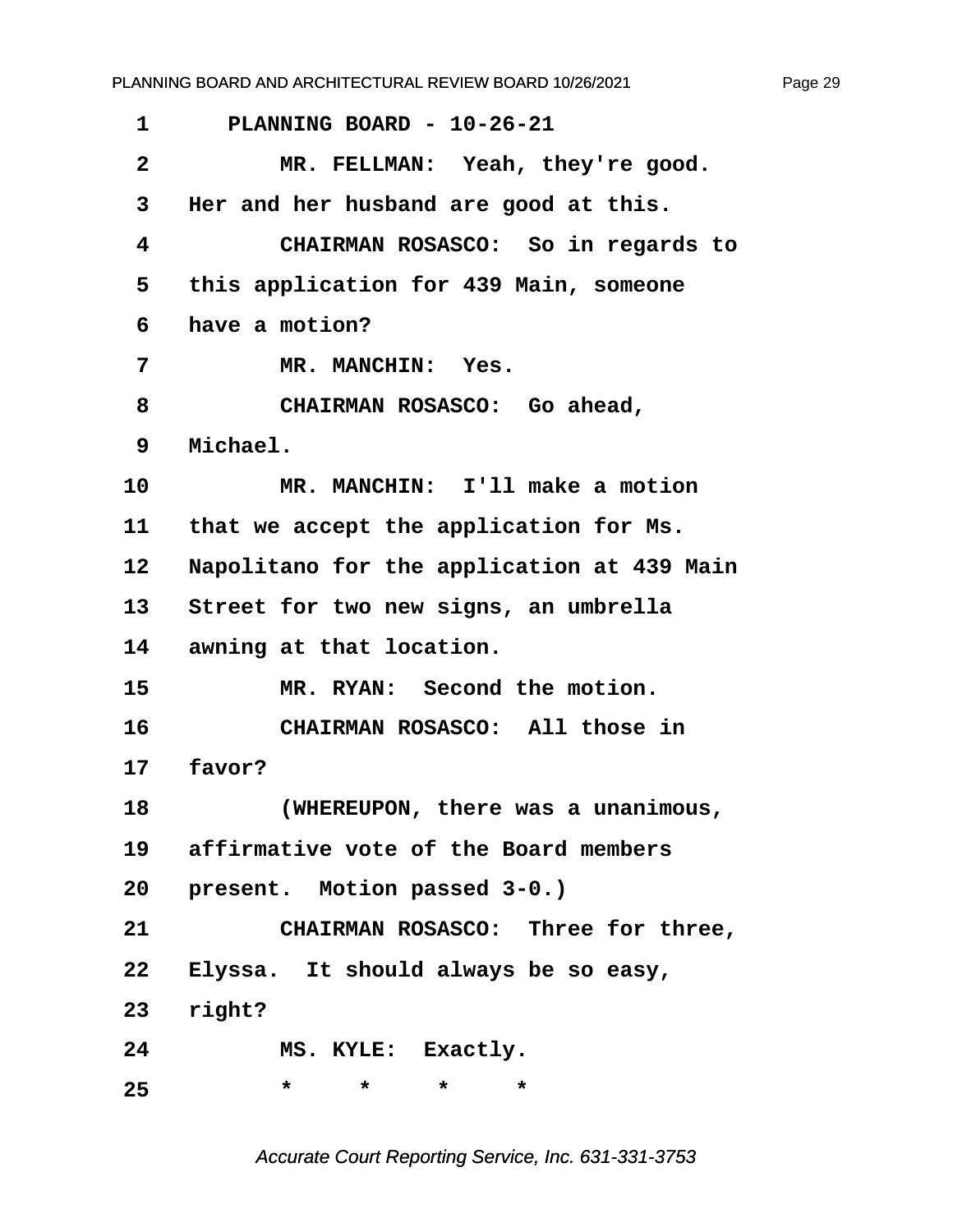| 1               | PLANNING BOARD - 10-26-21                    |
|-----------------|----------------------------------------------|
| $\mathbf{2}$    | CHAIRMAN ROSASCO: The last                   |
| 3               | application that is on the calendar for      |
| 4               | tonight is, once again, for 306 Main         |
| 5               | Street.                                      |
| 6               | I see they still have a temporary            |
| 7               | sign up there.                               |
| 8               | MR. FELLMAN: And he keeps telling            |
| 9               | I don't know what's the matter with<br>me.   |
| 10              | him.                                         |
| 11              | CHAIRMAN ROSASCO: Maybe he's                 |
| 12              | drinking.                                    |
| 13              | MR. FELLMAN: They own a bar in Bay           |
| 14              | Shore, too, so he works like 40 hours a      |
| 15              | day, you know, but -- he keeps telling me    |
| 16              | how come they didn't approve my thing, I     |
| 17 <sub>2</sub> | said you have to come and tell them what     |
| 18              | you're doing; "Oh, yeah, that's right.       |
| 19              | Okay, I'll be down next time." He's just     |
|                 | 20 a knucklehead. There's nothing evil about |
| 21              | it.                                          |
| 22              | CHAIRMAN ROSASCO: That's fine. If            |
| 23              | you speak to him, just say, listen, we're    |
| 24              | looking to discuss it with him because       |
| 25              | we're looking for the continuity with the    |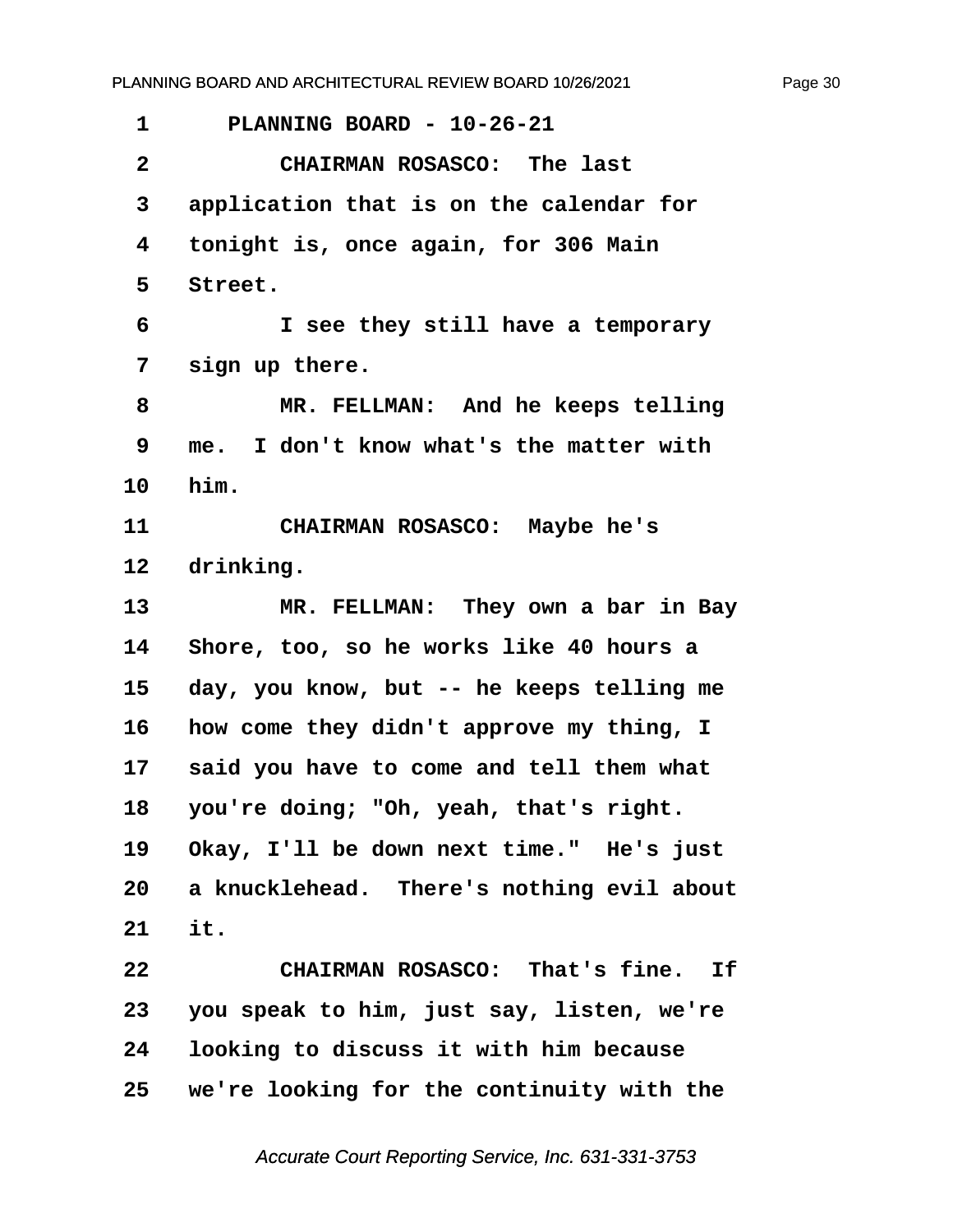**·1· · · PLANNING BOARD - 10-26-21**

2 **podiatry** sign. **·3· · · · · MR. RYAN:· If you gave it to Vision ·4· ·Long Island, it would have been done** 5 already. 6 **· · CHAIRMAN ROSASCO:** Right. And 7 approved. **·8· · · · · MR. FELLMAN:· I will call him again ·9· ·tomorrow. 10· · · · · CHAIRMAN ROSASCO:· Just out of** 11 **courtesy, is there anybody here this** 12 evening for 306 Main Street? **13· · · · · (WHEREUPON, there was no response** 14 from the assemblage.) **15· · · · · CHAIRMAN ROSASCO:· That file will** 16 be adjourned to next month's calendar. 17 **• Other than that, all four of the** 18 other applications have been presented, **19· ·and, fortunately, for all of us, they are** 20 all approved. **21· · · · · Do we have a motion to adjourn this 22· ·meeting? 23· · · · · MR. MANCHIN:· I make a motion that 24· ·we adjourn this meeting.**

25 MR. RYAN: Second.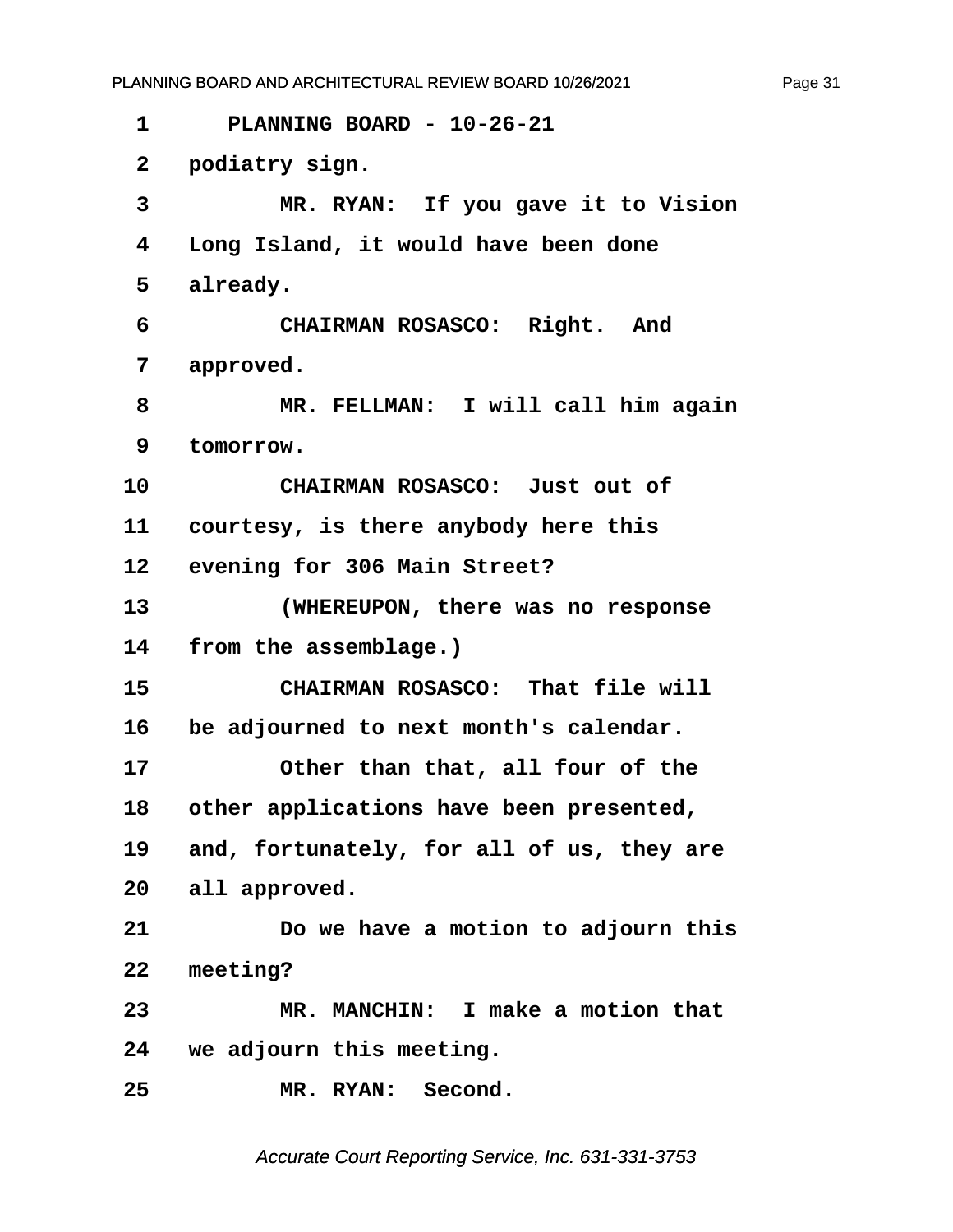| 1                       | PLANNING BOARD - 10-26-21             |
|-------------------------|---------------------------------------|
| $\mathbf{2}$            | CHAIRMAN ROSASCO: All in favor?       |
| $\overline{\mathbf{3}}$ | (WHEREUPON, there was a unanimous,    |
| $\overline{\mathbf{4}}$ | affirmative vote of the Board members |
| 5                       | present. Motion passed 3-0.)          |
| 6                       | CHAIRMAN ROSASCO: Get home safe,      |
| 7                       | everybody.                            |
| 8                       | (WHEREUPON, this meeting was          |
| 9                       | concluded at 7:19 p.m.)               |
| 10                      | $\star$ $\star$<br>$\star$<br>$\star$ |
| 11                      |                                       |
| 12                      |                                       |
| 13                      |                                       |
| 14                      |                                       |
| 15                      |                                       |
| 16                      |                                       |
| 17                      |                                       |
| 18                      |                                       |
| 19                      |                                       |
| 20                      |                                       |
| 21                      |                                       |
| 22                      |                                       |
| 23                      |                                       |
| 24                      |                                       |
| 25                      |                                       |
|                         |                                       |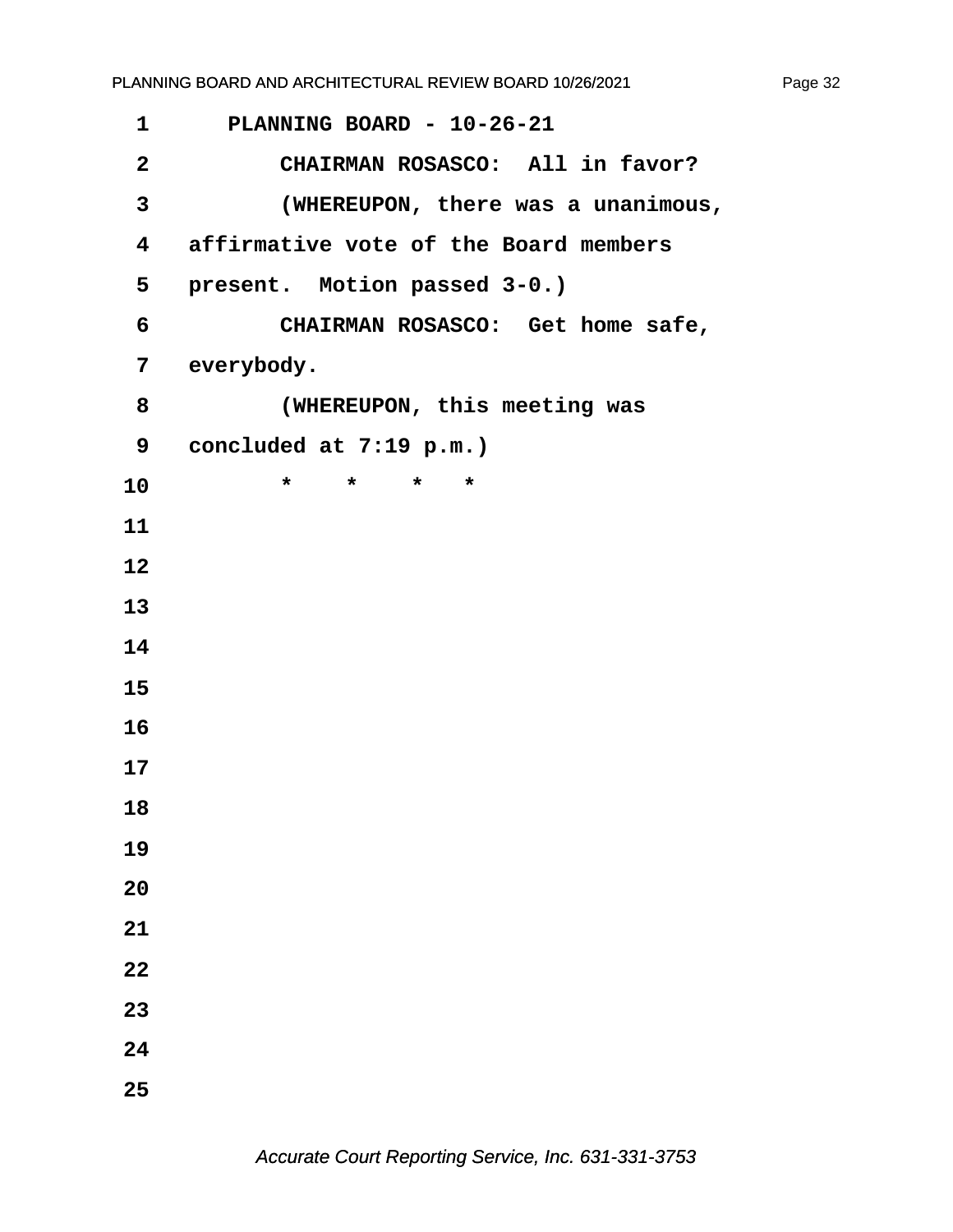| 1              | PLANNING BOARD - 10-26-21                 |
|----------------|-------------------------------------------|
| $\overline{2}$ | CERTIFICATE                               |
| 3              | I, TRACIE A. CINQUEMANI, Court            |
| 4              | Reporter and Notary Public in and for the |
| 5              | State of New York, do hereby certify:     |
| 6              | THAT the within transcript was            |
| 7              | prepared by me and is a true and accurate |
| 8              | record of this hearing to the best of my  |
| 9              | ability.                                  |
| 10             | I further certify that I am not           |
| 11             | related, either by blood or marriage, to  |
| 12             | any of the parties in this action; and    |
| 13             | THAT I am in no way interested in         |
| 14             | the outcome of this matter.               |
| 15             | IN WITNESS WHEREOF, I have hereunto       |
| 16             | set my hand this 26th day of October,     |
| 17             | 2021.<br>Tracie A. Cinquemani             |
| 18             |                                           |
| 19             | TRACIE A. CINQUEMANI                      |
| 20             |                                           |
| 21             |                                           |
| 22             |                                           |
| 23             |                                           |
| 24             |                                           |
| 25             |                                           |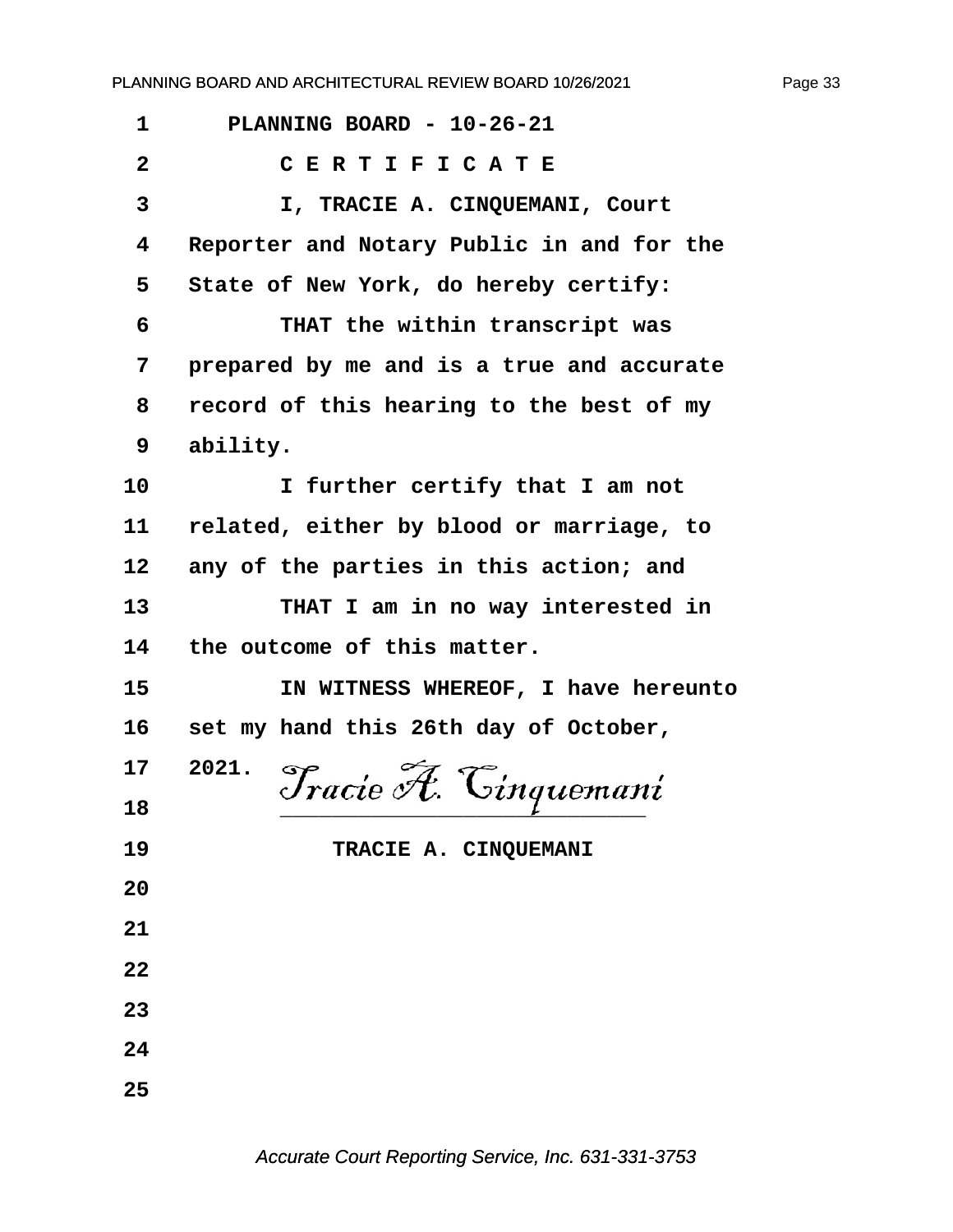| 1                                                                                                                                                                                                                 |  |
|-------------------------------------------------------------------------------------------------------------------------------------------------------------------------------------------------------------------|--|
| <b>10-26-21</b> 4:1   5:1   6:1   7:1   8:1   9:1<br>10:1 11:1 12:1 13:1 14:1 15:1<br>16:1 17:1 18:1 19:1 20:1 21:1<br>22:1 23:1 24:1 25:1 26:1 27:1<br>28:1 29:1<br>115 4:18 5:3 7:21<br>120 12:14<br>1968 11:13 |  |
|                                                                                                                                                                                                                   |  |
| 2                                                                                                                                                                                                                 |  |
| 24 9:16                                                                                                                                                                                                           |  |
| 3                                                                                                                                                                                                                 |  |
| <b>3-0</b> 8:13 17:13 24:2 29:20                                                                                                                                                                                  |  |
| 330 8:23,25 9:13 17:7                                                                                                                                                                                             |  |
| 4                                                                                                                                                                                                                 |  |
| 439 8:22 24:14 29:5,12                                                                                                                                                                                            |  |
| 449 8:23 9:3,4 18:7                                                                                                                                                                                               |  |
| 8                                                                                                                                                                                                                 |  |
| 800 12:14                                                                                                                                                                                                         |  |
| А                                                                                                                                                                                                                 |  |
| Absolutely 20:24                                                                                                                                                                                                  |  |
| accent 10:18 26:24                                                                                                                                                                                                |  |
| accept 29:11                                                                                                                                                                                                      |  |
| actual 18:23                                                                                                                                                                                                      |  |
| addendum 15:21                                                                                                                                                                                                    |  |
| additional 6:23 13:7                                                                                                                                                                                              |  |
| address 4:22 15:16,17,18,20<br>16:17                                                                                                                                                                              |  |
| addresses 16:2,5,9                                                                                                                                                                                                |  |
| adjusted 22:6                                                                                                                                                                                                     |  |
| admit 5:19                                                                                                                                                                                                        |  |
| <b>affirmative</b> 8:12 17:12 23:25                                                                                                                                                                               |  |

29:19 agenda 4:17 agree 6:25 ahead 24:12 29:8 Allegiance 4:2 alley 26:4 27:11 ambiance  $7:4$ **Amen 4:14** and-a-half 12:10 and/or 6:9 antique 21:3 apartments 26:6 apparently 14:10 appealing 13:15 application 4:21,25 6:14,18 7:21 8:3 9:2,18 12:21 16:25 17:3,5,8 18:6 23:12,15 29:5,11,12 approach 13:24 approve 6:14 17:5 23:15 approved 7:22 architecture 25:3 archway 28:16 arrow 26:9,10,12 27:8,11,22 **Asian 16:7** assemblage 4:11 12:23 21:19 assign 16:2 **AUDIENCE 9:3** Avenue 9:16 17:8 awning 10:4 17:6 18:18 29:14 B back 4:17 5:15 6:9 8:3 10:2 11:23 14:21 24:19 25:12,16,18 26:7,12

27:2 28:5

background 25:10

**bad** 16:8 22:14

banner 20:19

**bar** 25:12

beautiful 12:8 bigger 24:17 **bit** 9:21 10:8 11:3 27:23 black 10:7,10 11:21,22 18:18,20 19:3 26:25 blade  $18:25$ bless  $4:13$ blowup 26:18 **blue** 22:12 Board 4:1 5:1,5,11 6:1,22 7:1 8:1,12 9:1 10:1 11:1 12:1 13:1 14:1 15:1 16:1 17:1,12 18:1 19:1 20:1 21:1 22:1 23:1,25 24:1 25:1 26:1 27:1 28:1 29:1,19 bottom 26:10 **Boulevard** 4:19 5:3 7:22 box 18:9,23 19:16,19 20:2,5  $23:16$ breakup 10:16 bright 11:7 **bring** 14:13 15:3 building 9:20 14:6,12,21 25:3 28:23 **built** 12:13 **business** 18:11 20:15.25 businesses 28:10 C

cafe 25:14,18 26:2,7,20 27:21  $28:5$ 

call 13:22

called 14:9

caveat 8:8

Chairman 4:15 5:4,9 6:6,20 7:11, 20 8:5,9,14,17,21 9:4,11 10:14, 22,24 11:10,17,19,24 12:18,25 13:6 14:17 15:8,15 16:21,23 17:10,14,18 18:2,5,8 19:6,18,24 20:17,23 21:9,15 22:23 23:4,7,10, 14,22 24:3,8,12 25:20 26:8,14,19 27:25 28:9,18 29:4,8,16,21

chance 25:21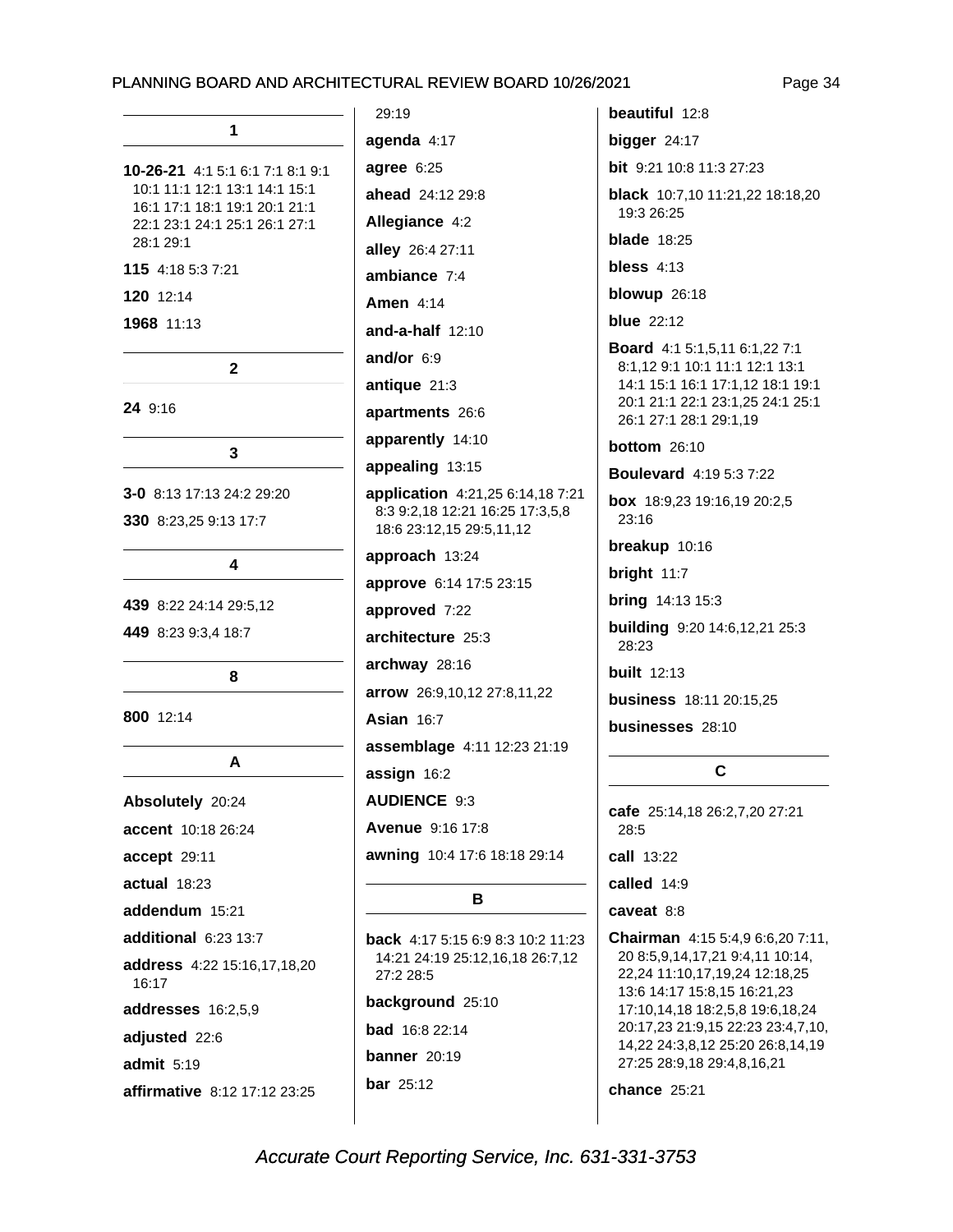change 16:5 22:3 changed 16:14 changing 16:9 chest 18:21,24,25 19:2 clients 14:24 Code 12:19 coffee 25:11 color 10:25 11:20 14:15 19:25 20:8.9 colors 26:21 company 12:20 compared 19:17 complements 25:15 compliments 25:18 Conklin 8:23,25 9:14,20 17:7 connect 28:16 containment 5:12 contest 6:18 Continued 17:23 Continuing 11:11 18:13 21:13 cool 25:24 correct 20:18 28:21 corrections 23:17 **costs** 12:21 cover 15:14 crazy 16:10 22:10 creamy 20:8 create  $25:7$ Crimson 11:15 crooked 22:4 curious 21:2 current 24:15.25 curve 27:7

Davidson 10:20 11:7,11 12:5,9, 13,24 13:3,9,12,18,21,24 14:5,19 15:10,19 16:3,12,15 17:6,15,16,

D

21.24 Davidson's 9:18 day 13:10 14:24 21:11 depiction 10:15 Diana  $5:2$ discuss 16:4 discussed  $5:106:13$ discussion 11:17 16:21 door 5:24 13:20 18:19 24:19 27:20 28:4,6 dopey 19:15 drives  $14:25$ driveway 5:8 driving 14:23  $dry$  6:8 dumping 5:16

#### E

easy 29:22 edge 26:24 27:2 electrical 13:16,18 Elyssa 9:15 27:5 29:22 Elyssa's 8:22 23:11 ended 27:7 enlarged 27:23 entirety 7:23 entrance 9:22,25 10:2 14:22 25:25 26:2,5,7,12 28:8 equation 27:4 essentially 24:24 26:20 evidence 19:21 exact 25:7 expanding 24:20,23 F

facade 22:11.18 Fantastic 24:3

Farmingdale 23:8 24:9 favor 8:10 17:10 23:23 29:17 feel 12:12 FELLER 25:17,23 26:3 FELLMAN 7:9 11:5 12:3.6.11 13:4 15:25 16:4,13,18 17:23 18:12 19:15,21 20:10 21:6 24:6, 21 27:5,12,19 28:3 29:2 fellow  $6:22$ fine 7:14 9:11 finesse  $20:14$ Fitness 18:14 foot 18:19 footage 6:8 four-foot 10:11 frame  $21:23$ front 9:25 13:14,17 22:11 frontline 4:6 future 7:25

#### G

gas 14:17 gave 4:7 19:13 qentlemen 17:17 God 4:13 gold 18:20,22 19:25 20:2,6,11 25:9 26:24 good 6:4 7:4,7,10 8:14 12:7,12 16:24,25 17:14 18:12 19:20 21:6 22:10 24:3,5,6,21 27:18 29:2,3 gooseneck 17:7 21:22 goosenecks 10:6 11:21 qotcha 10:23,24 grass  $7:14$ great 5:21 7:5 17:25 21:5 green 25:9 27:4 GRIFFIN 20:22 21:3.8.12.25 22:12,21,25 23:6,9,21 24:7,10 grown 12:15

Page 35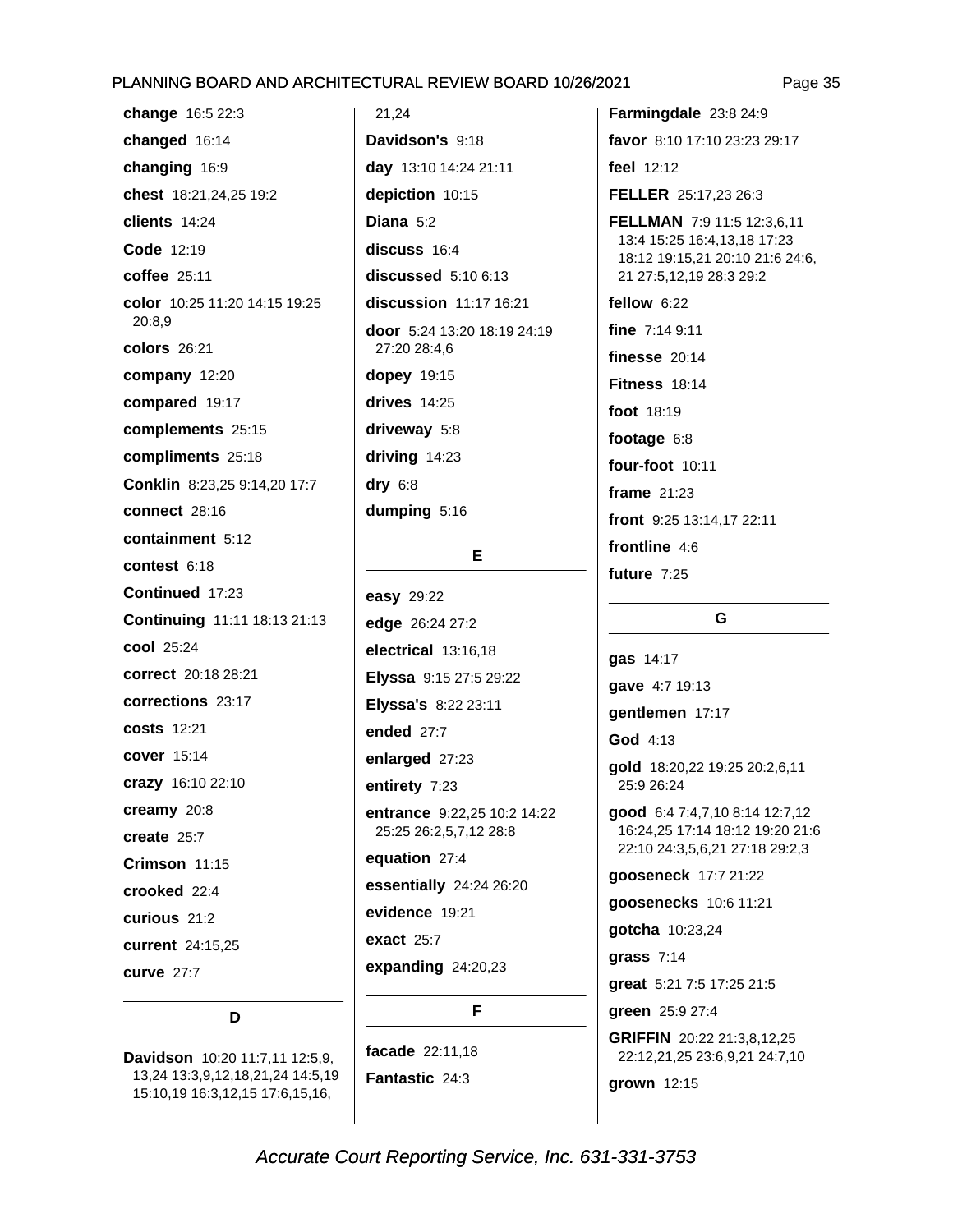```
guess 9:9 11:21 15:3 27:3
guitar 10:21
quitars 9:19 12:14 24:16
Gurwin 9:20 15:17
guy 20:13
guys 6:3 21:16
```
#### $H$

**hands** 21:17 happy 5:24 7:3 13:2,4 17:19 Harbor 16:7 he'll 23:2 heading 28:4 heard 22:17,19 hearing 5:22 heart 12:11 held 11:17 16:21 high  $7:15$ hit 7:16 husband 29:3

 $\mathbf{I}$ 

illuminate 10:6 indicating 14:4 inform 5:5 initially 20:16 injuries 4:8 Interestingly 14:20 interior 28:14 internally 5:10 inverse 26:21 irregular 10:12 Island 9:16 **issue** 7:25 23:20 issues 6:17

```
J
job 7:18
John 5:3
```
K

kind 10:12 14:21 20:8,25 25:23  $27:3$ kindly 4:21

kitschy 25:24

knock 28:11

Kyle 9:8,15 10:17,23 11:3,15,22 12:2 13:19,22,25 14:3,9 15:6 18:7,10,13 19:9,23 20:4,12,19 22:5,16 24:13,14,22 25:21 26:5, 11, 17, 23 27: 10, 14, 22 28: 13, 22 29:24

#### L

lack  $9:9$ landlord 13:23 15:4 22:17 24:18 28:19.20 landlord's 14:6 largest 12:17 Lashanda 23:6,7,11 24:4 laughing 11:4 22:24 laughter 12:22 21:18 **Lauren** 24:18 leaf 18:22 20:2,6 **lease** 22:24 leave  $22:4$ left 27:6 lend  $25:5$ Leonza's 18:8 19:24 20:6 23:16 letter 5:19 9:24 10:3 letters 10:8 11:24 18:20 25:9 26:25 lighter 11:8 lighting 17:7 21:20,21,22 23:20 25:4

lights 11:19 19:4 21:22 22:3 lives  $4:8$ location 24:15 29:14 locations 11:14 logo 11:13 **Long 9:15** lot 9:23 10:5 16:7 21:16 25:17 luck 8:14 16:8 17:14 21:6 24:4,5, ĥ.

#### M

main 8:23 9:21,22 18:7,14 24:15 26:2 29:5,12

make 7:21 17:2,4 23:14 27:23 28:12 29:10

**makes** 12:11

management 7:25

Manchin 4:4.13 7:7.17 13:9.14 14:2,14 15:13 16:22 17:4 21:10, 13,20 22:2,7 28:25 29:7,10

maroon 11:9 mast 13:16,18 match 15:7,11 25:8 matching 10:3 mechanicals 14:18 MEMBER 9:3 members 6:22 8:12 17:12 23:25 29:19 merging 25:6 Michael 4:16 29:9 Mm-hmm 12:2 21:25 **moment** 4:5.10 month 11:6 months 18:16 morning 7:12,14 motif 18:21 motion 7:21 8:13 17:2,4,9,13 23:11,15 24:2 29:6,10,15,20 move 15:9

Page 36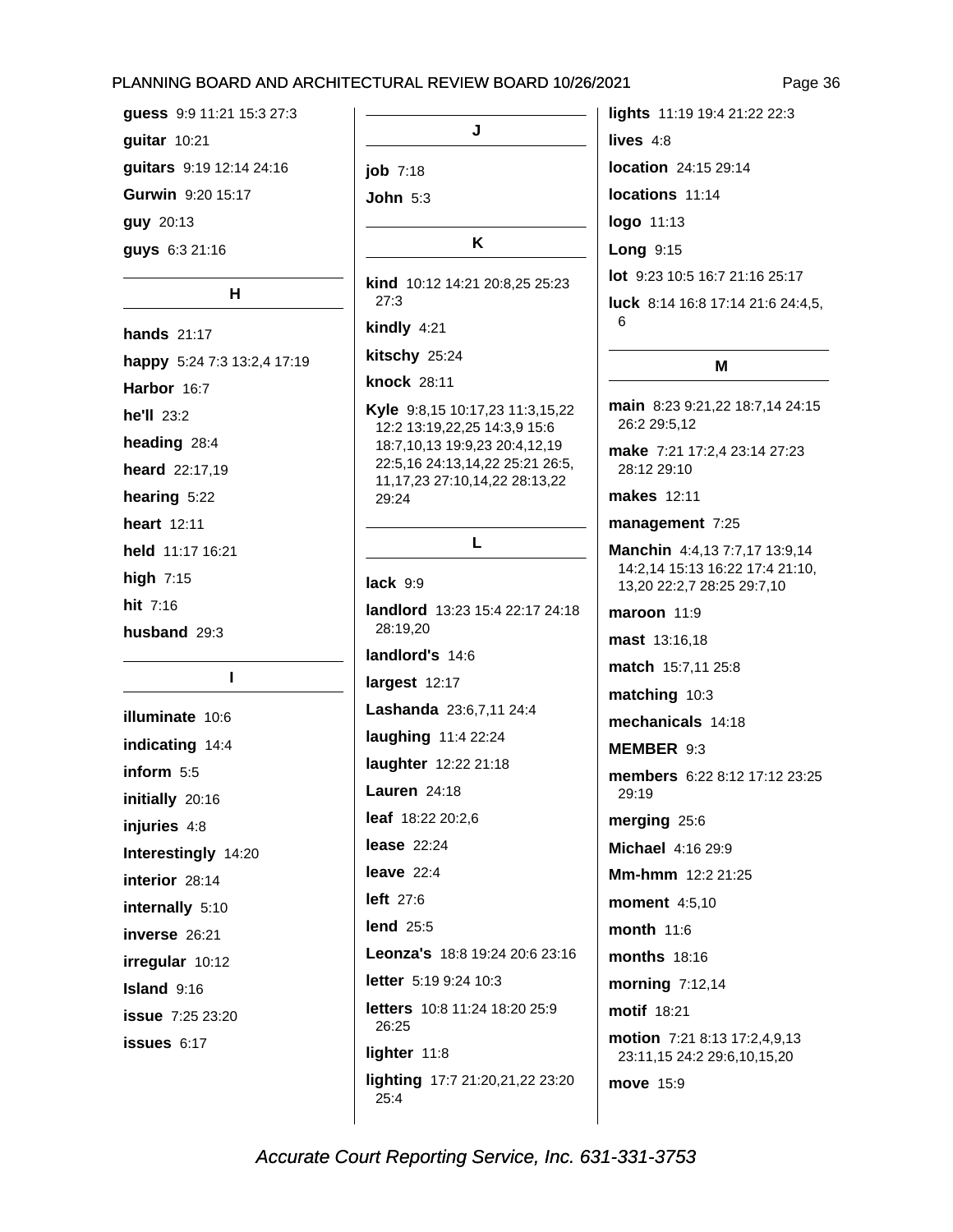moved 18:15 23:13

moving 9:19 12:4 16:7 18:13  $24:16$ 

#### N

Napolitano 24:18 29:12 neck 10:21 needed 7:2 neighbor 5:16,23 6:15 7:3 8:2 neighbor's 28:8 nice 7:17,18 8:15,17 14:14,15 18:2 21:6 28:2,3 niece 25:11 niece's 25:14 night 8:18 17:25 18:3 Northport 9:16 nosing 21:14 numbers 16:8.11

#### O

observed 4:11 Office 16:2 opening 28:15 opinion 15:5 opposed 5:15 order 9:8 outgrew 12:9 overhead 21:21 owns 24:19 28:22

#### P

paint 15:6,11 22:15 23:2 painted 18:25 20:7 paneling 22:11 parking 9:23 10:5 part 10:19 12:4 passed 8:13 13:10 17:13 24:2 29:20

 $past 6:13$ people 4:7 9:5,9 16:7 25:23 **photo** 19:14 photograph 19:9 picture 19:12 pin 9:24 10:3,8 11:24 pitch 5:14 6:9 pitched 5:20 place 12:13 18:19 25:5 places 24:17 plan 26:19 PLANNING 4:1 5:1 6:1 7:1 8:1 9:1 10:1 11:1 12:1 13:1 14:1 15:1 16:1 17:1 18:1 19:1 20:1 21:1 22:1 23:1 24:1 25:1 26:1 27:1 28:1 29:1 Pledge 4:2 point 22:16 27:8 **Post 16:2** Powell 4:18 5:3 7:22 power 22:25 pre-signing 22:24 present 4:24 8:13 17:13 24:2 29:20 presentation 16:25 presented 13:7 17:8 23:17 presenting 4:20 pretty 7:15 10:10 18:17 20:7 22:10 27:17 previous 5:22 19:4,10,11,13 previously 5:10 18:15 primary 10:2 prior 6:18 19:8 problem  $6:16$ problems 5:25 16:24 profile 18:18 program 14:11 project 5:18 property 5:6,13,15,21 6:10

protect 4:9 provide 10:4 provision 6:15 7:23 12:19 23:18 public 14:25 put 15:13

#### Q

question 21:11 28:7 questions 6:24 13:7,8 21:9 quorum 5:23

#### $\mathsf{R}$

raised 25:9 re-address 8:3 read 5:18 26:16 real 20:11 rear  $9:23$ reason 9:10 Recently 6:3 recited  $4:2$ recommend 26:15 recommendation 6:22 record 4:23,24 red 10:8,16,18,25 11:2,5,8,12 redid  $5:7,8$ redo  $6:12$ referring 14:3 rendering 19:12 renovations 28:23 repair  $22:8$ replicate 24:25 responders 4:7 rest 10:9 18:24 retired  $21:15$ rid 19:19 rigid 20:20

#### Page 37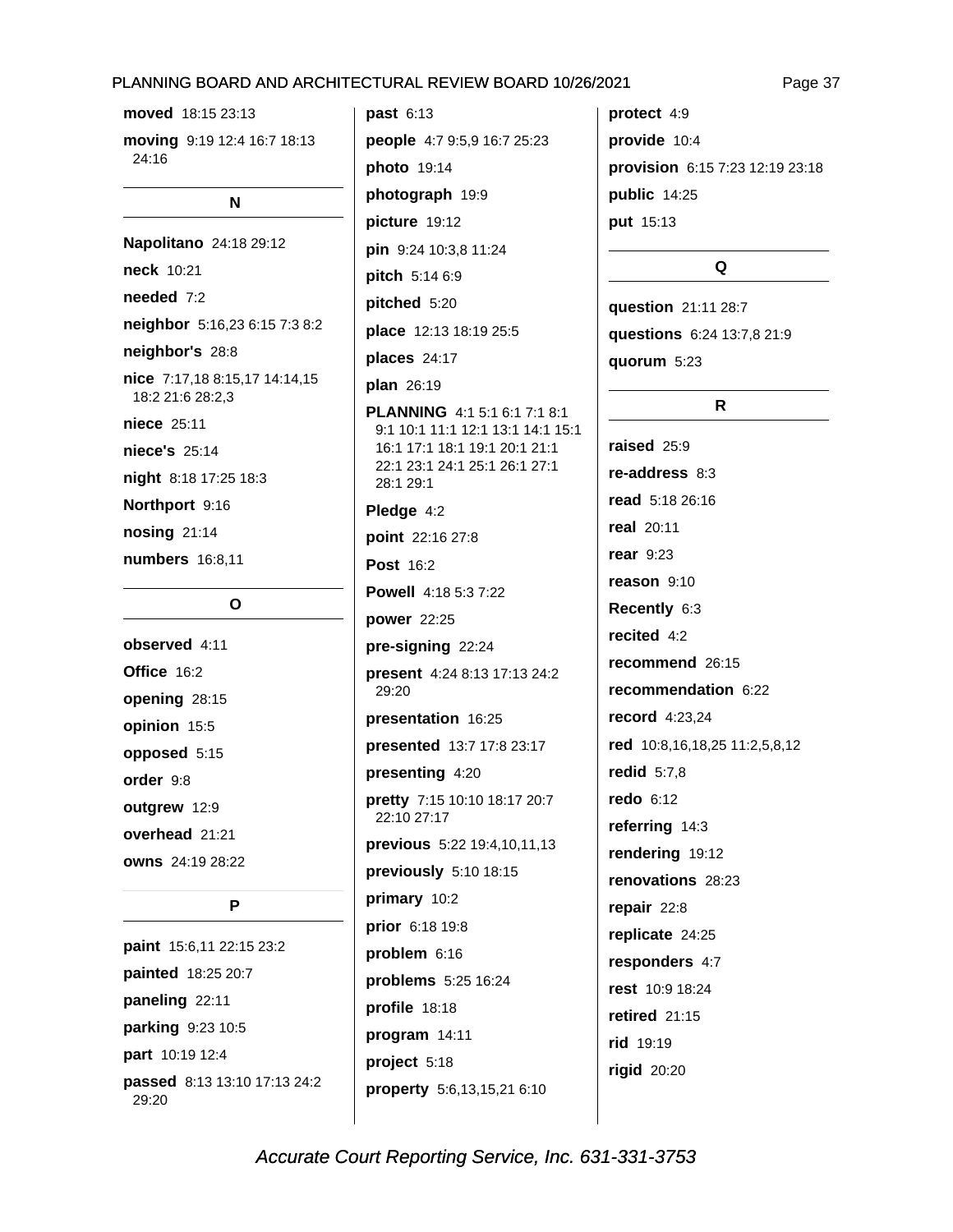| Rosasco 4:15 5:4,9 6:6,20 7:11,<br>20 8:5,9,14,17,21 9:4,11 10:14,<br>22,24 11:10,17,19,24 12:18,25<br>13:6 14:17 15:8,15 16:21,23<br>17:10,14,18 18:2,5,8 19:6,18,24<br>20:17,23 21:9,15 22:23 23:4,7,10,<br>14,22 24:3,8,12 25:20 26:8,14,19<br>27:25 28:9,18 29:4,8,16,21 |
|------------------------------------------------------------------------------------------------------------------------------------------------------------------------------------------------------------------------------------------------------------------------------|
| Roslyn 16:6                                                                                                                                                                                                                                                                  |
| roughly 10:11                                                                                                                                                                                                                                                                |
| <b>Ryan</b> 6:4,25 8:7 11:18 12:8 17:9<br>20:25 21:5 22:14 23:13 24:5<br>25:25 27:17 28:2,7,19 29:15                                                                                                                                                                         |
| S                                                                                                                                                                                                                                                                            |
| safe $4:9$                                                                                                                                                                                                                                                                   |
| sage 25:9                                                                                                                                                                                                                                                                    |
| secondary 25:10                                                                                                                                                                                                                                                              |
| sensitive 11:2                                                                                                                                                                                                                                                               |
| separate 15:18                                                                                                                                                                                                                                                               |
| service 13:19                                                                                                                                                                                                                                                                |
| <b>shape</b> 10:12                                                                                                                                                                                                                                                           |
| shelter 10:4                                                                                                                                                                                                                                                                 |
| shocking 11:12                                                                                                                                                                                                                                                               |
| <b>show</b> 9:7                                                                                                                                                                                                                                                              |
| side 19:16 27:6                                                                                                                                                                                                                                                              |
| <b>sidebar</b> 11:16 16:20                                                                                                                                                                                                                                                   |
| sidewalk 5:8                                                                                                                                                                                                                                                                 |
| sign 9:24 10:3 15:23 18:17,20<br>19:2,7,16 20:13,16,19,20 25:7,10,<br>12,15,16 26:20 27:3,6,10,12                                                                                                                                                                            |
| signage 14:14 17:6                                                                                                                                                                                                                                                           |
| signs 19:16,17,19 26:22 29:13                                                                                                                                                                                                                                                |
| silence 4:5,10                                                                                                                                                                                                                                                               |
| Similar 26:23                                                                                                                                                                                                                                                                |
| simple 10:10 11:23 18:17                                                                                                                                                                                                                                                     |
| simply 14:7                                                                                                                                                                                                                                                                  |
| situation 6:11                                                                                                                                                                                                                                                               |
| <b>slowly</b> 19:19                                                                                                                                                                                                                                                          |
| small 25:11 26:9                                                                                                                                                                                                                                                             |

**sore** 14:16 **sound** 17:18 sounds  $7:2$ space 12:5,6,10 24:20 splits 21:24 sprucing 14:12 22:18 square 6:7 stand 4:21 13:11 standing 4:5 start  $4:18$ state  $4:22$ stay  $4:5$ step  $4:21$ sticks 14:16 stop 17:21 store 13:15 21:4 storefront 25:2 stores 12:16 stormwater 7:25 story 18:12 24:21 straighten 23:19 street 8:23,25 9:21 18:15 29:13 strung 9:19 10:9 24:16 stucco 15:7 subject 11:4 **success** 17:23 superimposed 19:3 supported 21:23 supposed 5:12 10:20 sustained 4:8 system  $5:12$ 

T

takes 27:4 talking 20:5 tasteful 28:25

Technically 15:20 temp 20:16 ten-foot  $18:19$ tenant 14:7,11 19:5,10,11,13 28:20 test 7:7,10 thing 19:20 25:24 thinking 22:17 Thomas 4:18 5:3 7:22 thought 28:8 thrift  $21:3$ thumb 14:16 time 16:6 19:23 21:16 24:19 25:16 27:3 today 27:15 told 5:22 tomorrow 7:12 tonight 7:8 tonight's 4:17 7:10 top 10:15 touchy 11:4 transpired 4:3,12 traveled 11:13 treasure 18:9,21,23,24 19:25 20:5,10 23:16 troops  $4:6$ type 6:7 7:24 20:9 typically  $5:136:6$ 

### $\mathbf U$

 $U.S. 4:6$ umbrella 29:13 unanimous 8:11 17:11 23:24 29:18 understand 15:2 16:12 understanding 8:22 unlucky 16:10 upgrade 20:20